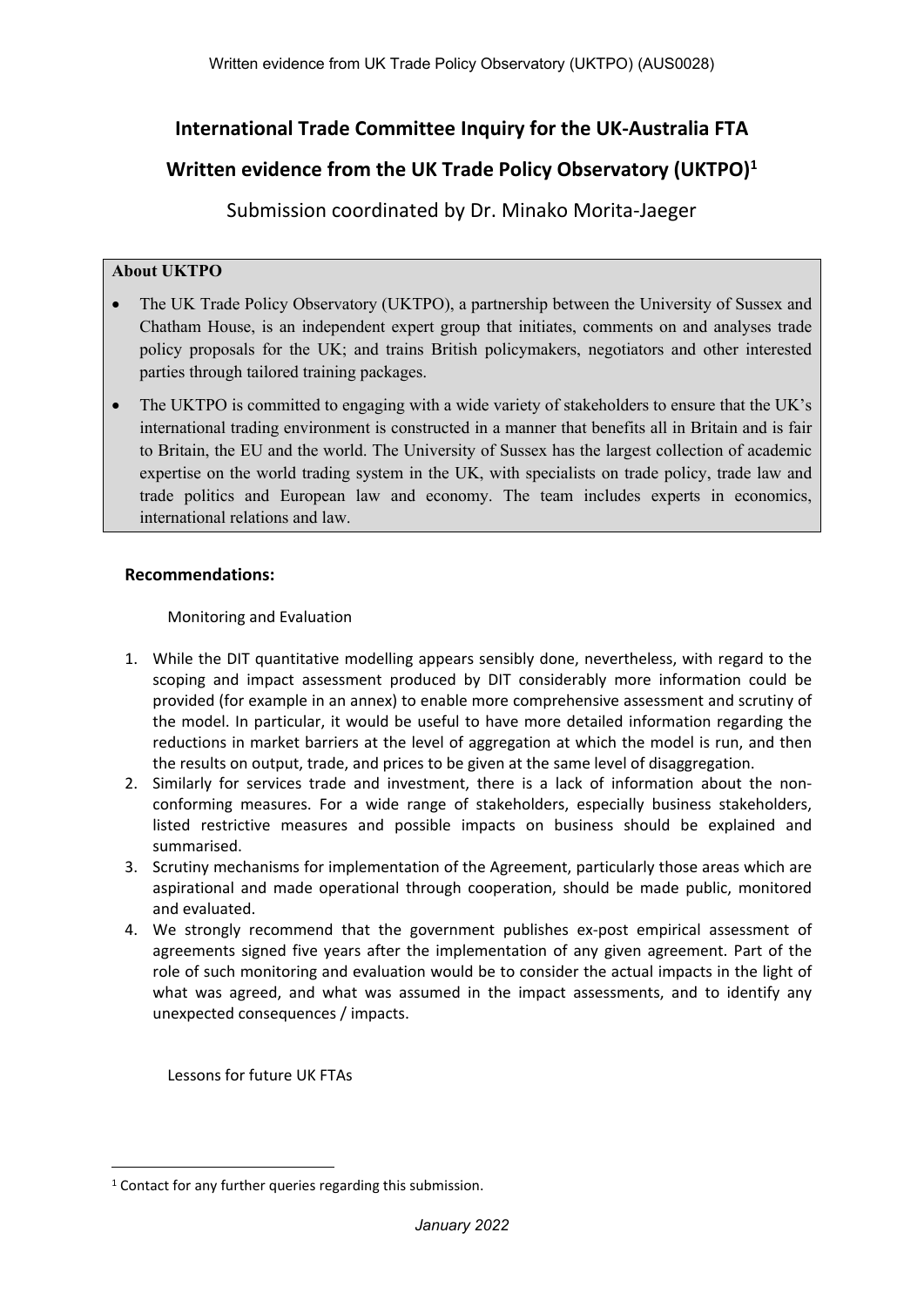- 5. Rules of origin: the lack of cumulation arrangements that go beyond bilateral cumulation (diagonal or extended cumulation) in the agreement is a missed opportunity. We strongly recommend that in future agreements improved cumulation arrangements are negotiated.
- 6. Digital trade: while the digital trade chapter is expected to create business opportunities and innovation, there are some issues that could impact on public trust, such as the UK's policy choice in terms of narrowing policy space for safeguarding public policy objectives and arrangements to ensure British citizens' data privacy in Australia. We recommend open policy discussions which include a wide range of stakeholders.
- 7. Environment, SPS measures and animal welfare: clarity on ambition for maintenance of standards in these areas would be useful going forward as well as how cooperation mechanisms will be implemented in the UK context.

### **Summary**

### **The UK-Australia FTA is a steady step towards the Asia-Pacific region**

- 8. The main value of the Australia-UK Free Trade Agreement (FTA) lies in policy development which may help the UK join the CPTPP, and as part of the Indo-Pacific tilt more broadly, rather than in its direct economic benefits per se.
- 9. The UK-Australia FTA is the UK's first FTA made 'from scratch'. It is a supposedly "deep" FTA, the scope of which is on the face of it comprehensive, and aspires to high standard of rules from the international trade policy spectrum. However, in several areas the agreement does not provide binding commitments but resorts to 'best endeavour' clauses which do not entail any obligations on either side to improve market access. While many of the chapters, the UK-Australia FTA appears to have used the CPTPP as a template, there are some provisions that go further than the CPTPP. In general, the Agreement signals that UK policy could be consistent with CPTPP rules. However, in-depth analysis is needed as potential conflicts can also be seen in some of the detail.

#### **Limited economic impact**

10. Economic impact of the Agreement is very limited. The range of estimates from the government modelling for the UK is an increase in GDP between 0.02% to 0.08%. UKTPO modelling suggests an increase in UK output between 0.05% to 0.07%.

#### **Tariffs and Rules of Origin**

11. The UK-Australia FTA provides substantial tariff liberalization for most of the UK exports to and imports from Australia. The share of UK exports and imports that would pay zero tariffs would be more than 99% when the agreement entered into force. However, the agreement only allows for the bilateral cumulation of the rules of origin. On the face of it the product specific rules of origin appear to be relatively generous, but considerably more detailed analysis is required to confirm this.

#### **Services trade and digital trade**

12. In terms of rules, the UK successfully concluded a high level of rules regarding services trade both at the horizontal and sectoral level. The rules are more comprehensive, and some provisions are more ambitious than those in the CPTPP. This would provide legal certainty to UK business and generally facilitate CPTPP's accession. However, the number of Australia's non-conforming measures under the UK-Australia FTA has increased from those under the CPTPP, which requires further analysis.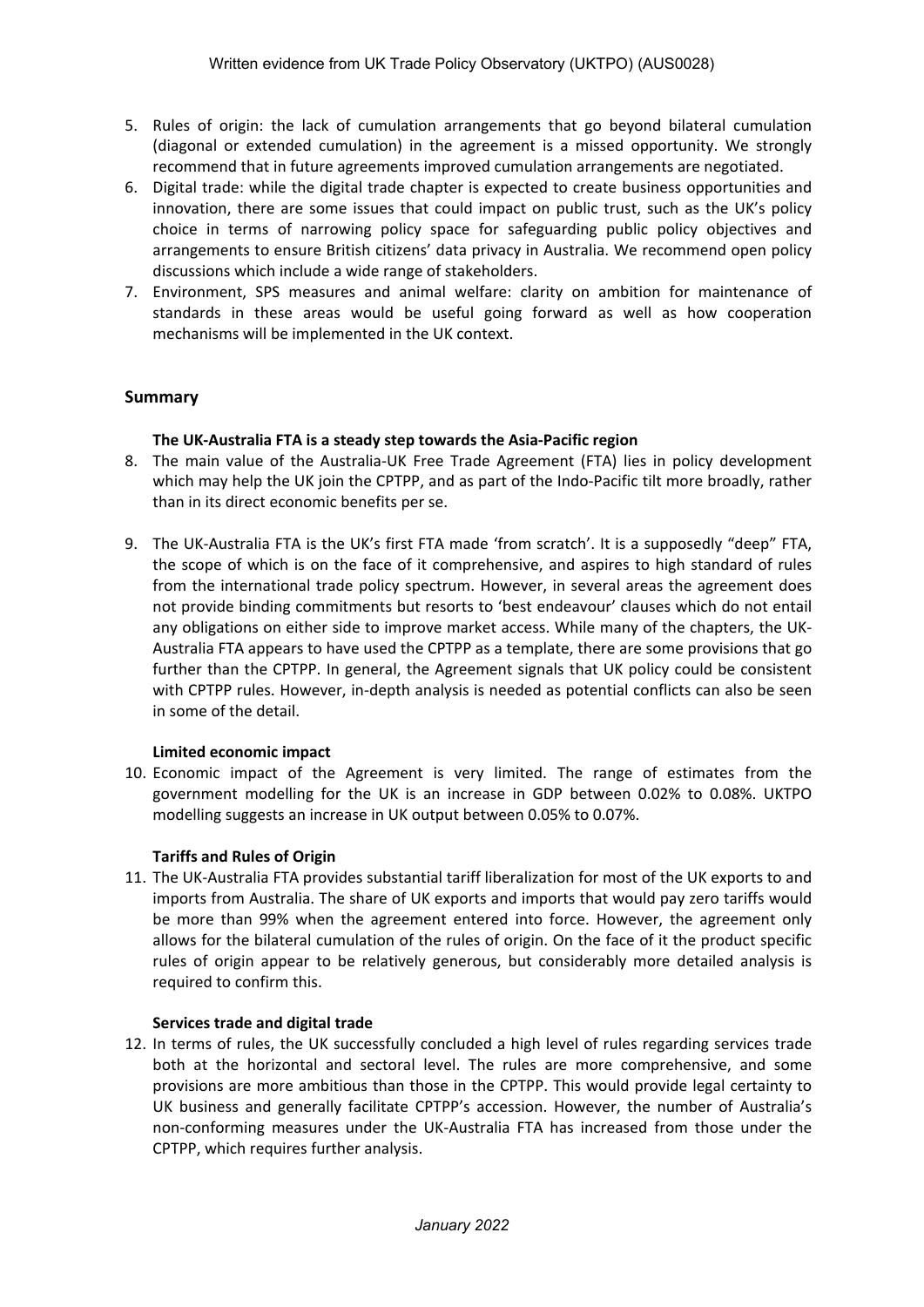13. The digital trade chapter used the Australia-Singapore Digital Economy Agreement as a template. The chapter is business friendly and more ambitious than the CPTPP. On the other hand, narrower policy space to achieve public policy objectives and unclear technical and legal mechanisms to ensure compatibility of data privacy between the UK and Australia may endanger the EU's adequacy decision to the UK and public trust.

### **Food standards and environmental issues**

14. Food standards and environmental issues have been critical areas of debate for the UK-Australia FTA. The UK Government's negotiating objectives were to uphold the UK's 'high standards of environmental protection, animal welfare and food safety standards.' The Environment Chapter is wide-ranging it its coverage, and while many commitments are aspirational, there are commitments to implement international environmental agreements and the inclusion of cooperation on the transition to a circular economy. The Environment Chapter is underpinned by a bespoke dispute mechanism. The SPS Chapter affirms the WTO SPS Agreement and includes provision for equivalence that ultimately rests with the importing Party. The Agreement contains an Animal Welfare Chapter resting on cooperation between the Parties in ensuring high levels of animal welfare.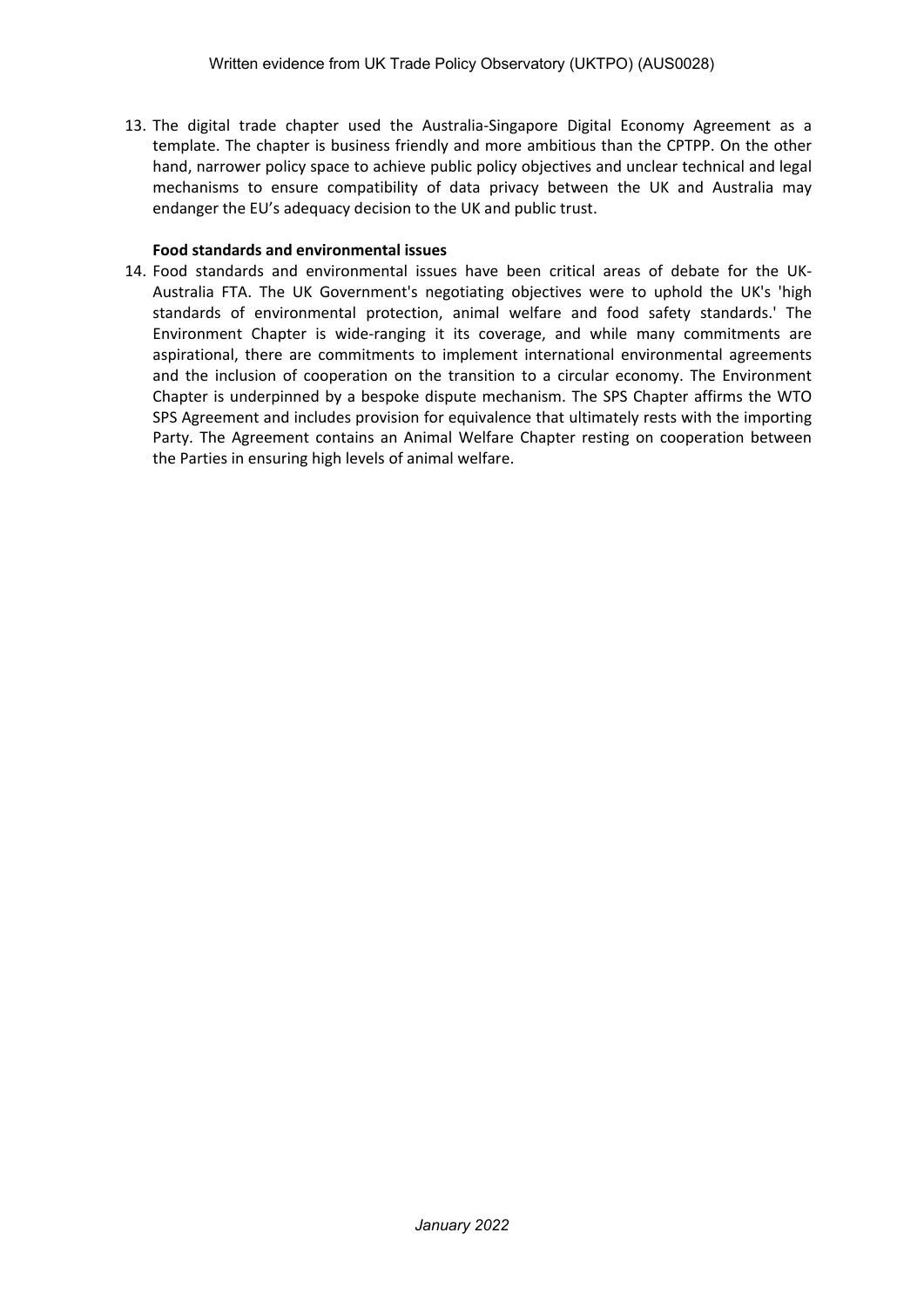### **Introduction**

- 15. Through the UK-Australia FTA, the UK has made some progress in its geopolitical strategy of "pivoting towards the Asia Pacific" and towards joining the CPTPP. This is in line with its stated negotiating objectives: *"Strategically, the UK Government's aim is to place the UK at the centre of a network of modern FTAs, turning our country into a global hub for businesses and investors who want to trade in dynamic areas of the world – especially in the Asia Pacific. Pivoting towards the Asia Pacific will help diversify our trade, make our supply chains more resilient and make the UK less vulnerable to political and economic shocks in certain parts of the world." (UK-Australia Free Trade Agreement -The UK's Strategic Approach, p6 -hereafter, UK's negotiating objectives).* However, as will be explained later, the economic impacts of the UK-Australia FTA will be small overall.
- 16. Our written evidence mainly responds to the five questions that ITC set for this inquiry:
- i. **How good a deal is the UK-Australia FTA for the UK?**
- ii. **To what extent has the Government achieved its stated negotiating objectives?**
- iii. **How are the terms of the FTA between the UK and Australia likely to affect you, your business or organisation, or those that you represent?**
- iv. **What is likely to be the impact of the agreement on the UK's economy as a whole (and particular sectors of the UK economy, the UK's devolved nations and English regions, UK consumers)?**
- v. **What lessons and inferences for other current and future negotiations can be drawn from how the Government approached, and what it secured in, the FTA with Australia?**
- 17. Given the limited time available for responding to the Committee, in this response we focus on the following areas of the agreement: (i) tariffs and rules of origin; (ii) food standards and environmental issues; (iii) services trade; and (iv) digital trade. The evaluation provided in this evidence should be seen as a preliminary assessment. Other chapters of the FTA, such as technical barriers to trade or with regard to SMEs, have not been assessed for this submission.

### **Economic impacts:**

- i. **How good a deal is the UK-Australia FTA for the UK?**
- ii. **What is likely to be the impact of the agreement on the UK economy, sectors etc.?**
- 18. There are several points to note in response to these questions which we take together:
- 19. First, the overall economic impact of this agreement on the UK is expected to be extremely small. This derives primarily from the fact that the share of Australia in the UK's exports and imports of both goods and services in 2020 was only 1.6% and 0.8% respectively.<sup>2</sup>
- 20. The small economic impact of the agreement can be seen from the table below which gives the government's own assessments of the impact, and which compares the simulated outcomes in the scoping assessment with the recently published impact assessment:

<sup>2</sup> Source, ONS Pink Book, 2021.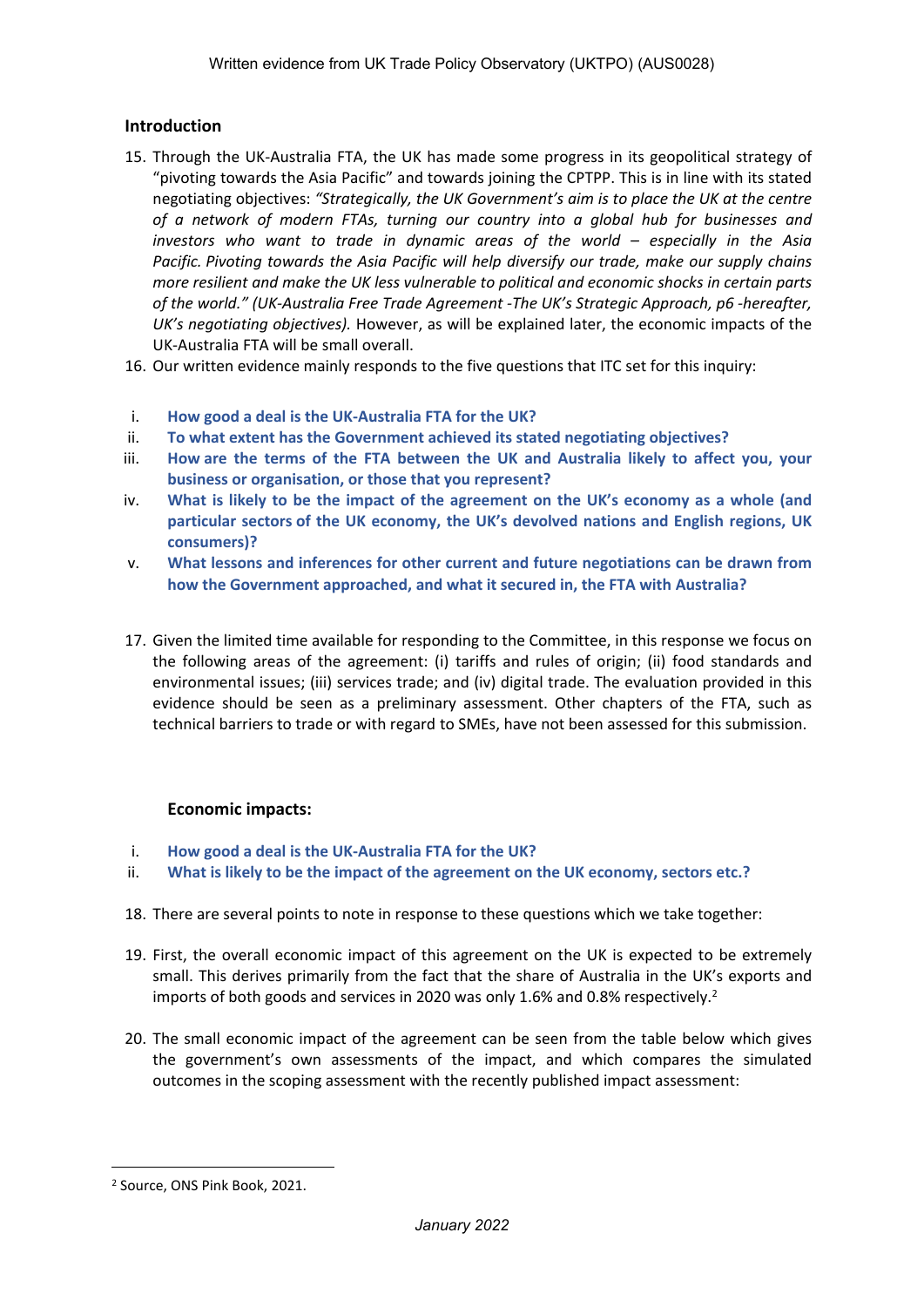| <b>Macroeconomic Results</b>  | <b>Scoping Assessment</b><br>("Scenario 2", 2018 values) |              | <b>Impact Assessment</b><br>$(2019 \text{ values})$ |           |
|-------------------------------|----------------------------------------------------------|--------------|-----------------------------------------------------|-----------|
| Change in GDP                 | 0.02%                                                    | £0.5 billion | 0.08%                                               | $£1.8$ bn |
| Change in UK exports to AUS   | 7.30%                                                    | £0.9 billion | 44.20%                                              | £5.4 bn   |
| Change in UK imports from AUS | 83.20%                                                   | £4.2 billion | 66.10%                                              | £4.3 bn   |
| Change in total UK exports    | 0.30%                                                    |              | 0.43%                                               | £3.0 bn   |
| Change in total UK imports    | 0.10%                                                    |              | 0.36%                                               | £2.6 bn   |
| Change in real wages          | 0.05%                                                    | £0.4 billion | 0.10%                                               | $£0.9$ bn |

- 21. Note the 'headline' number for the change in UK GDP from the recent impact assessment was £2.3bn, as opposed to the £1.8bn in this table. This is because the core model used by the government generates the £1.8bn number. This is then adjusted on the basis of assumptions made about the changes in patterns of trade up to 2035. As these assumptions are much more speculative, we are using the unadjusted numbers here.
- 22. Note too, the difference in the numbers between the scoping assessment and the impact assessment. This does not reflect any 'massaging' of the numbers, but is driven by some changes in the underlying data, by some of the modelling assumptions, and also by adjusting the degree of market access liberalisation being modelled.<sup>3</sup> Not only are the impact on GDP numbers different, but whereas the scoping assessment suggested that UK exports to Australia would increase by 7.3%, the impact assessment suggests that exports may increase by 44%. Similarly the scoping assessment suggested the impact on the overall level of economic activity in Northern Ireland could be negative, this is no longer the case with the impact assessment. This reveals that model results can be sensitive to the data used, the modelling assumptions, and the size of the policy changes which is being simulated. Overall, our assessment is that the modelling undertaken appears sensible and well done. However, considerably more information could be provided (for example in an annex) to enable more comprehensive assessment and scrutiny of the model, and to understand what is driving the difference in results between the scoping assessment and the impact assessment. In particular, we would have liked to have seen more information regarding the reductions in market barriers at the level of aggregation at which the model is run, and then the results on output, trade, and prices to be given at the same level of disaggregation.
- 23. Nevertheless, the range of estimates from the government modelling is an increase in GDP for the UK of between 0.02% to 0.08%. Using our own model, which is much more detailed / disaggregated sectorally than the government's model, but which does not include general equilibrium effects (e.g. impacts on wages and thus costs), we find an increase in output of between 0.05% to 0.07%. Overall, therefore, the modelling suggests that the effects are indeed negligible.
- 24. Second, if overall, the net impacts are very small, this raises the question of what would / could make this a 'good deal'. There are three approaches one could take to this question:
- i. Are there particular industries/sectors which benefit from the agreement and relatedly did the UK secure progress with regard to its' offensive interests? This could be with regard to specific sectoral interests, or policy areas: climate, digital, SPS; or 'groups' within society (gender, SMEs, regions). Hence, as opposed to focussing on the net (ie total impacts), one needs to look at the detailed impacts.

<sup>&</sup>lt;sup>3</sup> Details of the changes introduced by DIT can be found in Annex 1 of the impact assessment, p.59.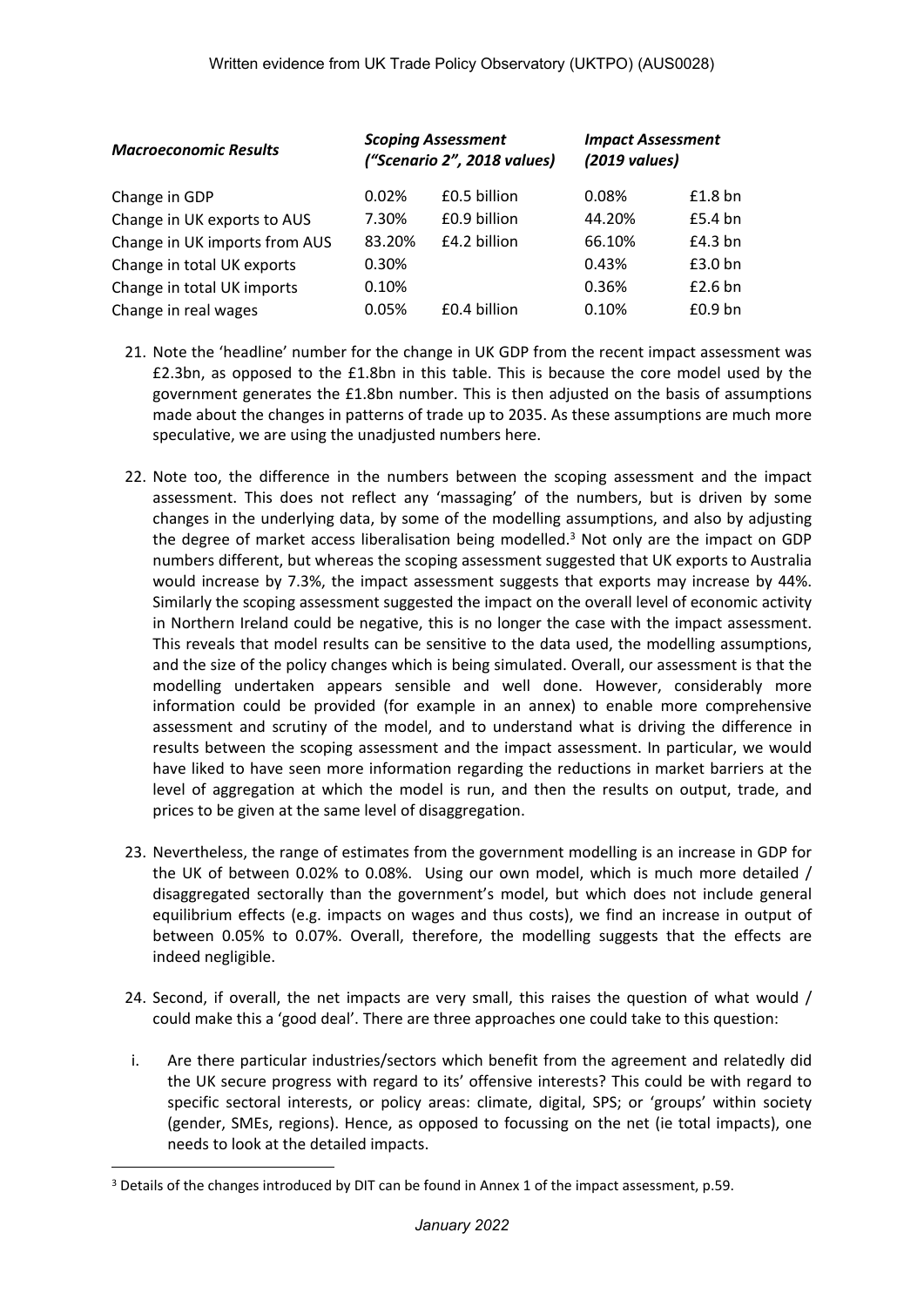- ii. In relation to broader objectives such as the pivot to Asia-Pacific, is the UK-Aus agreement a stepping stone to the CPTPP? Or
- iii. as a means for establishing general principles for UK approach to policy areas (digital, climate).
- 25. With regard to (i) it is worth looking at the simulated sectoral impacts, and also to consider whether any progress was made in broader policy areas (see discussion in section below on what was agreed in selected chapters of the agreement). The modelling results by sector are driven by the relative changes in market access barriers. The reductions in market access barriers in goods come from the reductions in tariffs and in non-tariff measures; and in services from any reductions in regulatory barriers.
- 26. On tariffs the agreement is very comprehensive with tariff elimination on almost all products some have a longer phase in period such as metals for Australia (five years). Prior to the agreement 66% of UK exports to Australia face a tariff, while only 7% of Australian exports to the UK faced a tariff. A key reason for this asymmetry is that over 80% of UK imports from Australia are in the category 'gold and pearls', and where the UK tariff is either zero or extremely low.
- 27. If we take UK exports, out of 21 sectors there are 11 sectors where more than 80% of UK exports in that sector to Australia face tariffs with the highest shares being in textiles (99%, with an average tariff of 7.04%), leather (98%, with a an average tariff of 1.39%), footwear (98%, with an average tariff of 7.8%), ceramics and glass (97%, with an average tariff of 2%) and wood products (91%, with an average tariff of 1%). Analogously looking at UK imports, there are 8 sectors where over 80% of Australian imports face a positive tariff, with the highest shares in arms and ammunition (100%, with an average tariff of 1.6%), animal and vegetable fats and oils (99%, with an average tariffs of 1.8%), foodstuffs beverages and tobacco (98%, with an average tariff of 2.5%), animals and animal products (96%, with an average tariff of less than 1%), and footwear (96%, with an average tariff of 2.9%). These are therefore the sectors most likely to be affected by tariff liberalisation.
- 28. Table 1 in the appendix below replicates the sectoral results from the scoping and the impact assessments. This table indicates that the UK sector that may gain the most from the agreement is motor vehicles and parts, followed by other machinery and equipment; and the sectors that see output decline by the most are semi-processed foods and agriculture. The modelling we have done is for 116 sectors covering agriculture, manufacturing and services, where we find that the sectors which appear to gain the most from the decrease in barriers to trade are iron and steel, and other electronic goods; while those with the biggest negative impact are wine and the processing of meat (note we do not model unprocessed meat separately). The results for the top 10 and bottom 10 industries with the largest positive and negative impacts can be seen in Table 2 in the appendix. What this illustrates is that while there are sectoral differences across the sectors, the effects are still nevertheless extremely small.
- 29. Leaving aside the sectoral impacts, the agreement does include progress in certain policy areas (see discussion in section), such as the flow of workers for business purposes or with regard to digital trade.
- 30. With regard to services (see fuller discussion below), the liberalisation commitments are more liberal than those under the WTO. However, there appears to be de facto little liberalisation as these lock in the existing applied levels of market access. The Agreement largely focusses on binding in each country's existing applied levels of services barriers, thus precluding the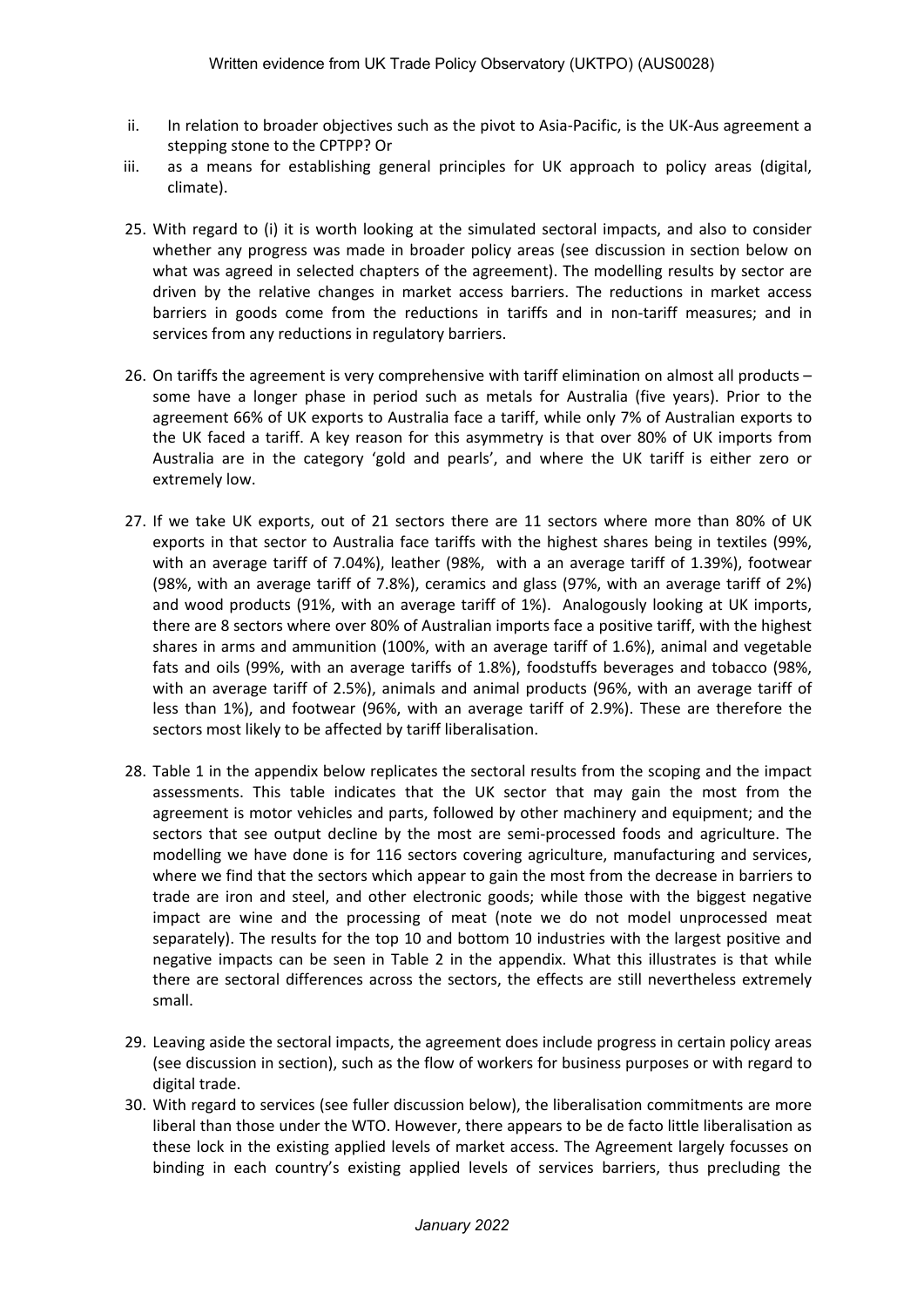possibility of these being subsequently raised. So while this does not represent an actual liberalisation per ser, by providing more certainty it is likely to facilitate more services trade to a some degree.

31. With regard to (ii) it is probably the case that signing the agreement may make accession to the CPTPP easier. However, as there is a lack of detail and precision as to the governments aims in its free trade agreements on key policy areas (other than to be world leading) it is not possible to assess (iii).

# **Rules of Origin:**

#### 32. **To what extent has the Government achieved its stated negotiating objectives?**

#### i. *Negotiating objectives:*

Develop simple and modern Rules of Origin that reflect UK industry requirements and consider existing, as well as *future, supply chains supported by predictable and low-cost administrative arrangements (DIT, UK-Australia Free Trade Agreement The UK's Strategic Approach, p9)<sup>4</sup>*

- 33. In answer to this question, we focus on some of the key areas in the agreement, and assess what has been agreed and the potential implications for the UK.
- 34. The tariff liberalisation discussed earlier depends on firms being able to satisfy or meet the rules of origin. Hence in assessing the agreement it is also important to assess the rules of origin – should they be set at a more demanding level it is less likely that firms will be able to take advantage of the tariff preferences. By way of example, in the UK-EU TCA and up to October 2021, the preference utilisation rate was only around 70%, indicating that 30% of UK exports to the EU that were potentially eligible for preferential access paid tariffs.
- 35. Leaving aside agricultural products for which the rule is normally that they have to be wholly obtained, there are three broad rules of origin typically used in trade agreements. These are (i) whether or not the intermediate inputs used to produce the good fall into a different tariff classification (CTC rule) to the final good; the value added (VA) rule specifies that there must be minimum level of value added from the partner country; and the specific production processes rule (SP), specifies certain production processes that must be used for the good to qualify. Note that the CTC rule can be applied at a very fine level of disaggregation which makes it easier to be complied with; or it can be specified at a much broader level of disaggregation which makes it harder to be complied with.
- 36. These rules can be used in combination. Hence, in the EU-UK Trade and Cooperation Agreement (TCA) for nearly 23.6% of the products the rule specifies that more than one rule has to be satisfied eg. a CTC rule *and* a VA rule. Clearly having to satisfy two rules is more demanding than just one rule. Conversely, a choice between rules can be specified eg. a CTC rule *or* a VA rule. This gives firms more options and is generally seen as providing more generous rules of origin which are easier for firms to comply with. In the UK TCA this occurs in nearly 35.7% of cases.
- 37. Given the preceding there are several features of the UK-Australia FTA (UK-Aus) rules of origin worth highlighting:

<sup>4</sup> [UK-Australia](https://www.gov.uk/government/publications/uks-approach-to-negotiating-a-free-trade-agreement-with-australia) [Free](https://www.gov.uk/government/publications/uks-approach-to-negotiating-a-free-trade-agreement-with-australia) [Trade](https://www.gov.uk/government/publications/uks-approach-to-negotiating-a-free-trade-agreement-with-australia) [Agreement:](https://www.gov.uk/government/publications/uks-approach-to-negotiating-a-free-trade-agreement-with-australia) [The](https://www.gov.uk/government/publications/uks-approach-to-negotiating-a-free-trade-agreement-with-australia) [UK's](https://www.gov.uk/government/publications/uks-approach-to-negotiating-a-free-trade-agreement-with-australia) [Strategic](https://www.gov.uk/government/publications/uks-approach-to-negotiating-a-free-trade-agreement-with-australia) [Approach](https://www.gov.uk/government/publications/uks-approach-to-negotiating-a-free-trade-agreement-with-australia)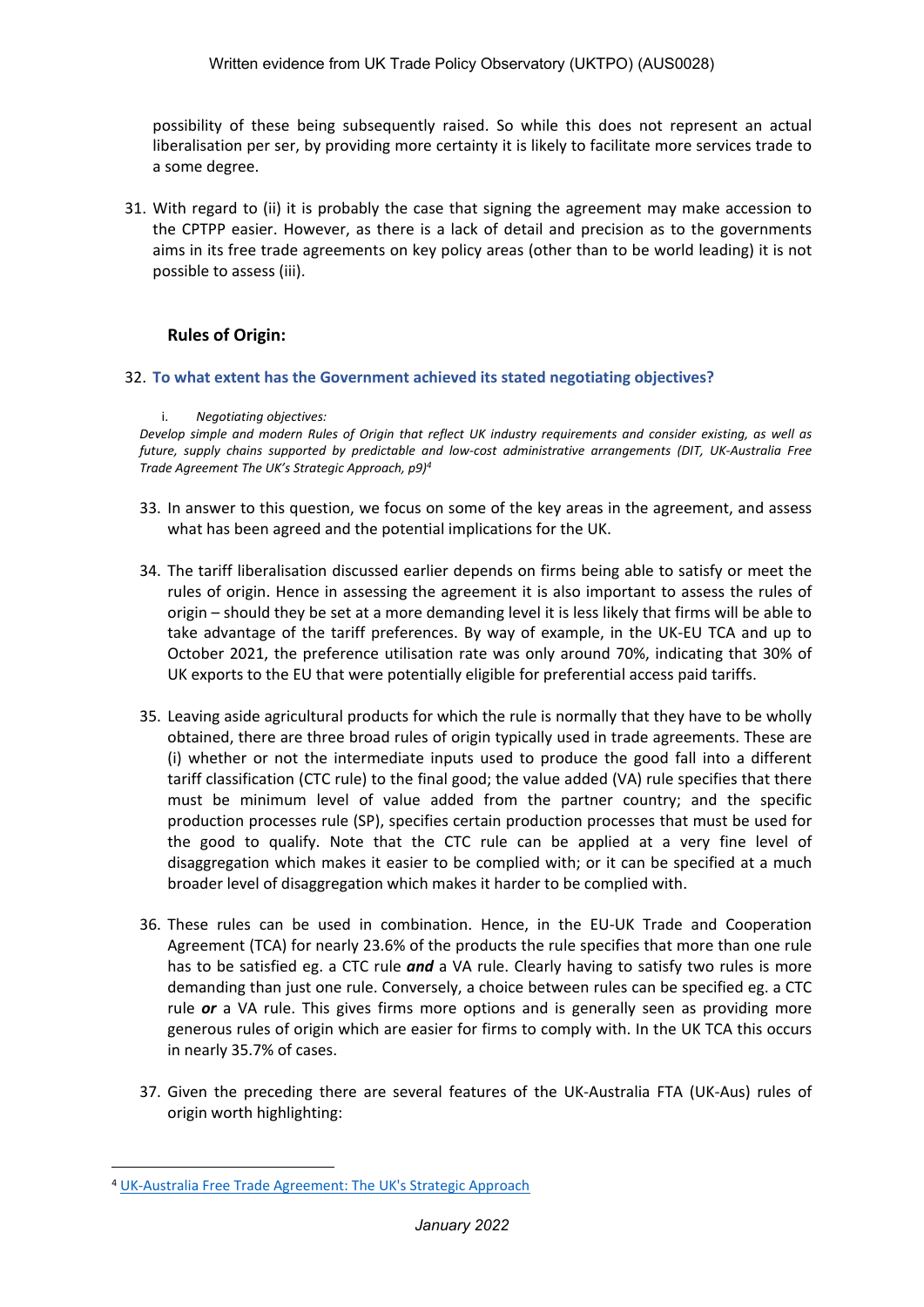- i. The CTC rule is applied with regard to 36.6% of the products, whereas in comparison in the TCA the figure is 13.4%. Note that in the UK-Aus deal the wholly obtained rule is never used, whereas it appears in 9.5% of cases in the TCA. In the UK-Aus deal, however, in 22.6% of cases it is specified at quite an aggregate (HS 2-digit) level which thus makes it harder for firms to comply with and becomes closer to the wholly obtained rules which is used in 9.5% of cases in the TCA. More detailed work would need to be undertaken to assess what share of trade is thus affected, and whether the greater user of the CTC rule reflects rules of origin which are easier for firms to comply with However, this is particularly the case for Animal and animal products where 100% of the rules are the CTC rule specified at the aggregate level; vegetable products (91%), foodstuffs, beverages and tobacco where this is the case for 64% of products, and textiles and clothing where the share is 46%. These are probably the sectors where the rules of origin may be hardest to comply with.
- ii. The need to satisfy more than one rule is never applied and this is positive. In contrast to the TCA, in the UK-Aus agreement giving firms the choice of rules occurs in 63% of cases, and in nearly half of these cases the choice is between the CTC rule and the VA rule.
- iii. The agreement only provides for the bilateral cumulation of rules of origin (ie that UK inputs can be used to produce a good in Australia and when the good is exported back to the UK, the UK input is classified as originating). However, there are no provisions for diagonal cumulation. There is just a clause encouraging this to be explored in the future (Article 4.29.2(e)). The lack of diagonal cumulation is a missed opportunity.

### **Trade in Services**

38. The following evaluation mainly answer the three questions:

- i. **To what extent has the Government achieved its stated negotiating objectives?**
- ii. **How are the terms of the FTA between the UK and Australia likely to affect you, your business or organisation, or those that you represent?**
- iii. **What lessons and inferences for other current and future negotiations can be drawn from how the Government approached, and what it secured in, the FTA with Australia?**

### **General understanding**

- 39. UK exports of services accounted for 54% of UK's total exports to Australia in 2020 (ONS Pink Book 2021). Therefore, a substantive deal in services trade would constitute an important element of any agreement with Australia. Nevertheless, as discussed earlier the overall economic impact is likely to be small as Australia accounts for 1.72% of total UK services exports, and 1.17% of UK services imports.<sup>5</sup>. However, services trade both in terms of imports and exports between Australia and the UK has increased over 30% in the last decade<sup>6</sup> even without an FTA.
- 40. In the case of Australia, (as the DIT UK-Australia FTA -The UK's Strategic Approach), Australia provides higher levels of market access under its FTAs than it provides under its GATS commitments in the WTO commitments. Many governments also unilaterally provide higher levels of market liberalisation than those provided under its FTAs.<sup>7</sup> This means that there is policy space between the level of autonomous liberalisation and the level of bound liberalisation. In theory, therefore, there are two benefits of the UK-Australia FTA for the UK. One would be to lock in the current applied levels of autonomous liberalisation. Another

<sup>5</sup> ONS, Pink Book, 2021

<sup>6</sup> DIT, [UK-Australia](https://www.gov.uk/government/publications/uks-approach-to-negotiating-a-free-trade-agreement-with-australia) [Free](https://www.gov.uk/government/publications/uks-approach-to-negotiating-a-free-trade-agreement-with-australia) [Trade](https://www.gov.uk/government/publications/uks-approach-to-negotiating-a-free-trade-agreement-with-australia) [Agreement:](https://www.gov.uk/government/publications/uks-approach-to-negotiating-a-free-trade-agreement-with-australia) [The](https://www.gov.uk/government/publications/uks-approach-to-negotiating-a-free-trade-agreement-with-australia) [UK's](https://www.gov.uk/government/publications/uks-approach-to-negotiating-a-free-trade-agreement-with-australia) [Strategic](https://www.gov.uk/government/publications/uks-approach-to-negotiating-a-free-trade-agreement-with-australia) [Approach](https://www.gov.uk/government/publications/uks-approach-to-negotiating-a-free-trade-agreement-with-australia) (2019), p44.

<sup>7</sup> Morita-Jaeger, M. and Winters, L.A. (2018). The UK's future services trade deals with non-EU countries: A reality check: [BP24-print-interactive.pdf](https://blogs.sussex.ac.uk/uktpo/files/2018/11/BP24-print-interactive.pdf) [\(sussex.ac.uk\)](https://blogs.sussex.ac.uk/uktpo/files/2018/11/BP24-print-interactive.pdf)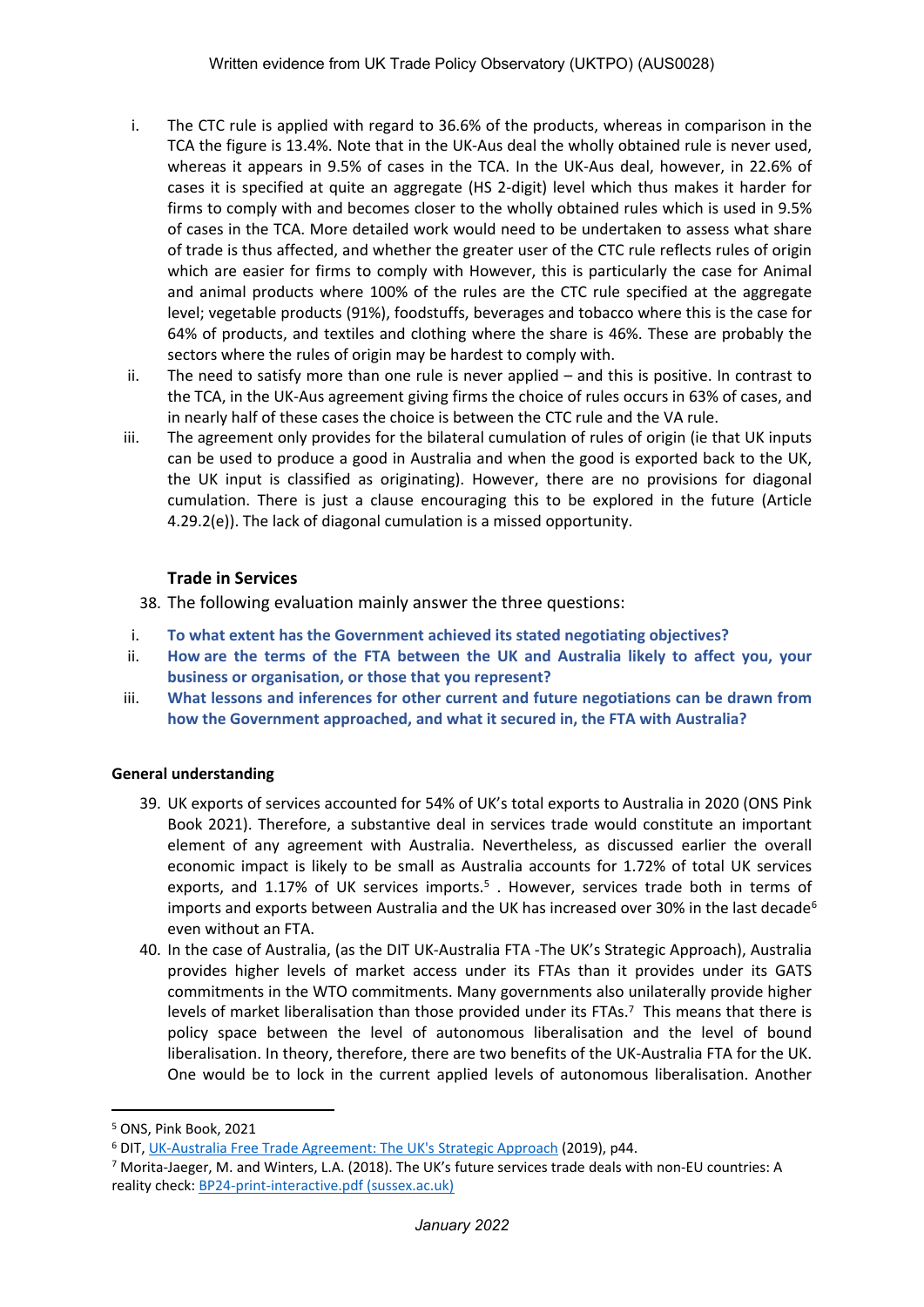would be to obtain preferential market access to Australia and bring gains to UK business which are currently doing business on the applied MFN basis.

- 41. To see the current level of access the OECD services trade restrictiveness index (STRI) provide useful benchmarks. Looking at the level of Australia's regulatory restrictions in services trade, the STRI shows that Australia's restrictiveness across 22 sectors is lower than the OECD average except for courier services, The OECD's Digital STRI shows a similar result. Australia's restrictiveness in digital services trade is much lower than the OECD average and even lower than the UK's restrictiveness. This indicates that Australia is de-facto liberal market, and the country provides a good business environment for services trade and digital trade. In contrast, Australia's investment restrictiveness is much higher than the OECD average.<sup>8</sup>
- 42. We analyse the services trade deal in the UK-Australia FTA by looking at: (i) levels of Australia's market access commitments and (ii) levels of bilateral regulatory cooperation both at the horizontal and the sectoral levels. We use the UK's negotiating objectives and the CPTPP as benchmarks.

### **Cross-border services**

#### *Negotiating Objectives:*

i. Agree best-in-class rules for all services sectors, as well as sector-specific rules, to support our world-leading *services industry, including key UK export sectors, such as financial services, professional and business services and transport services (DIT, UK-Australia Free Trade Agreement The UK's Strategic Approach, p10)*

#### **Rules**

- 43. The chapter on cross-border supply of services (Chapter 8) uses the CPTPP rules as a template. Some parts of the rules go beyond the CPTPP reflecting policy developments in other fora and evolving features of business. For example, domestic regulation (Article 8.8) is more detailed than the domestic regulation clause in the CPTPP by reflecting the WTO plurilateral reference paper on services domestic regulation, the negotiation of which was concluded December 2021.<sup>9</sup> In addition to cross-cutting rules, sectoral rules in detail are provided in its annexes: Express delivery services (Annex 8A) and international maritime transport services (Annex 8B). It is observed that these provide high standard rules and would provide a better regulatory environment for UK business. For example, Express delivery services (Annex 8A) provides rules regarding a postal monopoly and universal service obligation. Since courier services is Australia's most restricted services according to the OECD services restrictiveness index, the clauses such as the ban on cross-subsidies by a postal monopoly and strict rules not to abuse a postal monopoly position (Ar. 3) are expected to facilitate UK services suppliers' business.
- 44. **Financial Services**: The Agreement has a standalone chapter on financial services. The rules of Financial Services (Chapter 9) can be seen as a comprehensive and high standard chapter. Whilst the Chapter is based on the CPTPP Chapter 11, it is observed that the text under the UK-Australia FTA was further developed from the CPTPP text to improve legal clarities and reflect business needs, financial regulatory authorities' policy needs and consumer benefits. For example, prudential exception (Art. 9.3), financial data and information (Art. 9.12), electronic payments (Art. 9.16) and sustainable finance (Art. 9.19) are new provisions that

<sup>8</sup> By types of measure, measures relating screening and approval are major type of restrictions in Australia.

<sup>&</sup>lt;sup>9</sup> The text negotiations were concluded on 2<sup>nd</sup> December 2021. The text is available: [directdoc.aspx](https://docs.wto.org/dol2fe/Pages/SS/directdoc.aspx?filename=q:/INF/SDR/1.pdf&Open=True) [\(wto.org\)](https://docs.wto.org/dol2fe/Pages/SS/directdoc.aspx?filename=q:/INF/SDR/1.pdf&Open=True)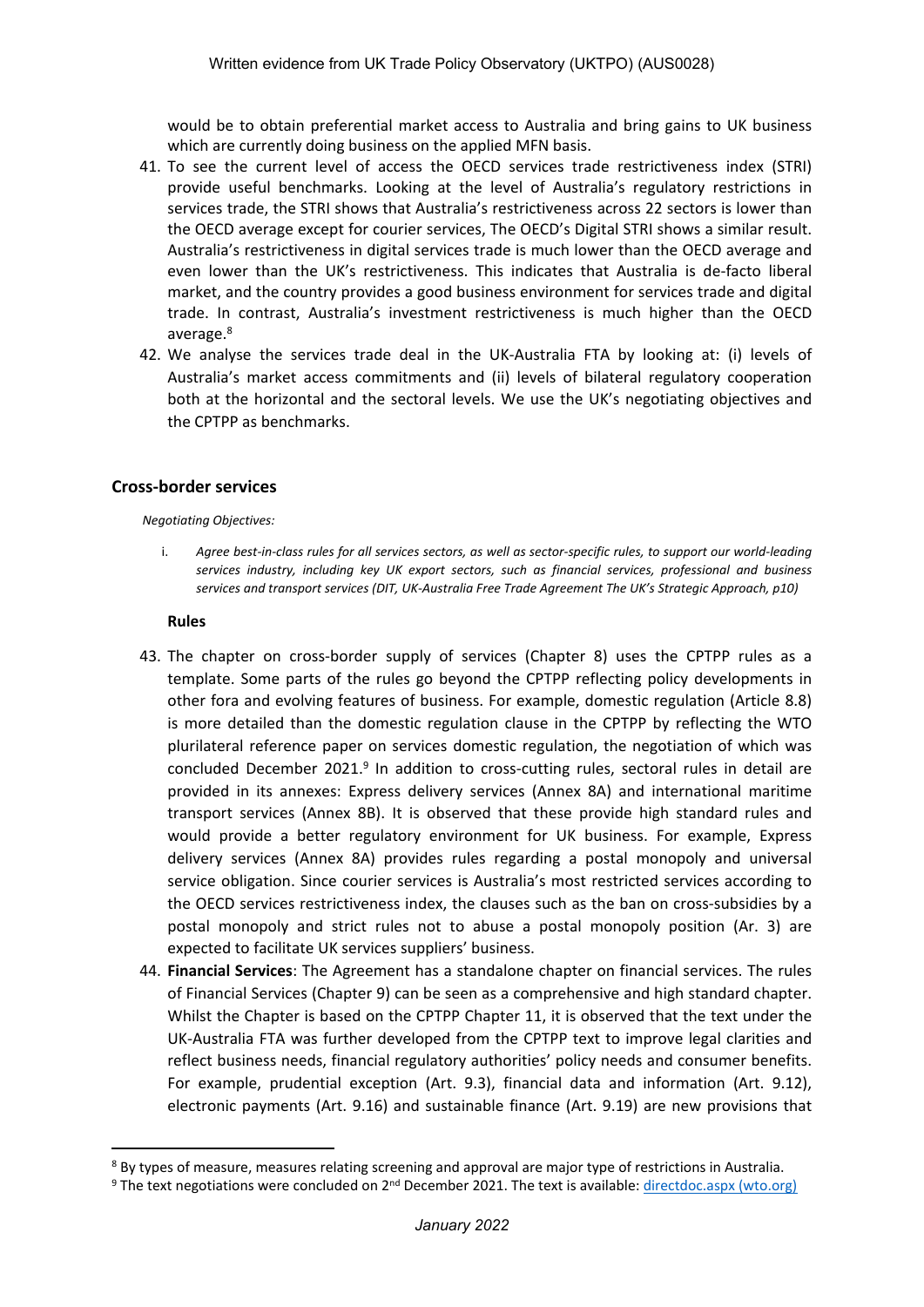are not in the CPTPP. Also, an Annex on Financial Services Regulatory Cooperation (Annex 9C) provides a framework for future regulatory cooperation between the UK and Australia.

- 45. **Telecommunications**: The standalone chapter of telecommunications (Chapter 12) mostly replicated the telecommunications chapter in the CPTPP. The UK-Australia modernised the CPTPP text by reflecting certain technological developments. For example, improved legal certainty in relation to the WTO's rules is expected to facilitate UK telecommunication providers doing business in Australia.
- 46. **Transport services**: The UK's negotiating objectives include transport services as key sectors. One development can be seen in the inclusion of the specific annex on international maritime transport services (Anne 8B). For example, the non-discriminatory treatment principle provides more legal certainty to UK services providers, such as UK shipping companies and ships flying the UK flag, in accessing ports and related services.
- 47. **Business mobility and temporary entry for business persons:** The negotiating objectives underlined to "*enhance opportunities for business travel and supporting the MRPQs*". It is observed that the UK government has achieved its negotiating objectives to a certain degree.
- 48. The agreement includes a standalone chapter on professional services and recognition of professional qualifications (Chapter 10) for the first time in the UK's FTAs. Given that the UK's comparative advantage lies in professional services, developing the rules in the area could make a positive contribution to UK professional services.
- 49. On the other hand, it should be noted that Australia is the least restrictive country regarding professional services at the outset. According to the OECD restrictiveness index (2020), legal services in Australia are even one of the least restrictive among the OECD countries. And other professional services, such as accounting services and engineering services are also among the least restrictive services sectors of Australia. In this regard, there may be lower gains from an FTA unless the UK and Australia successfully achieve mutual recognition for specific professional services.
- 50. The standalone chapter on professional services and recognition of professional qualifications simply encourages relevant bodies to establish and maintain systems for recognition of professional qualifications (Art. 10.3) and no mutual recognition seems to be agreed at this stage. Chapter 10. 4.3 stipulates that "A Party may consider, if feasible, taking steps to encourage its relevant bodies to consider implementing procedures for the temporary, or project-specific licensing of professional service suppliers of the other Party. That regime should not operate to prevent a professional service supplier gaining a local licence once that supplier satisfies the applicable local licensing requirements". Also, recognition of professional qualifications of the other Party is a best endeavours clause as provided in Recognition of Professional Qualifications (Art. 10.5.1). Although the Professional Services Working Group is established (Art. 10.6), it is only the relevant bodies of specific professional services that are able to develop systems for the recognition of professional qualifications.
- 51. Among professional services, it is in legal services in where concrete outcomes were achieved. as, for example, UK and Australian lawyers are guaranteed to be allowed to provide legal advisory services in home, foreign, and international law, using their existing qualifications (Art. 10.7). Also, legal services are the only professional services for which a regulatory dialogue is established (Art. 10.8).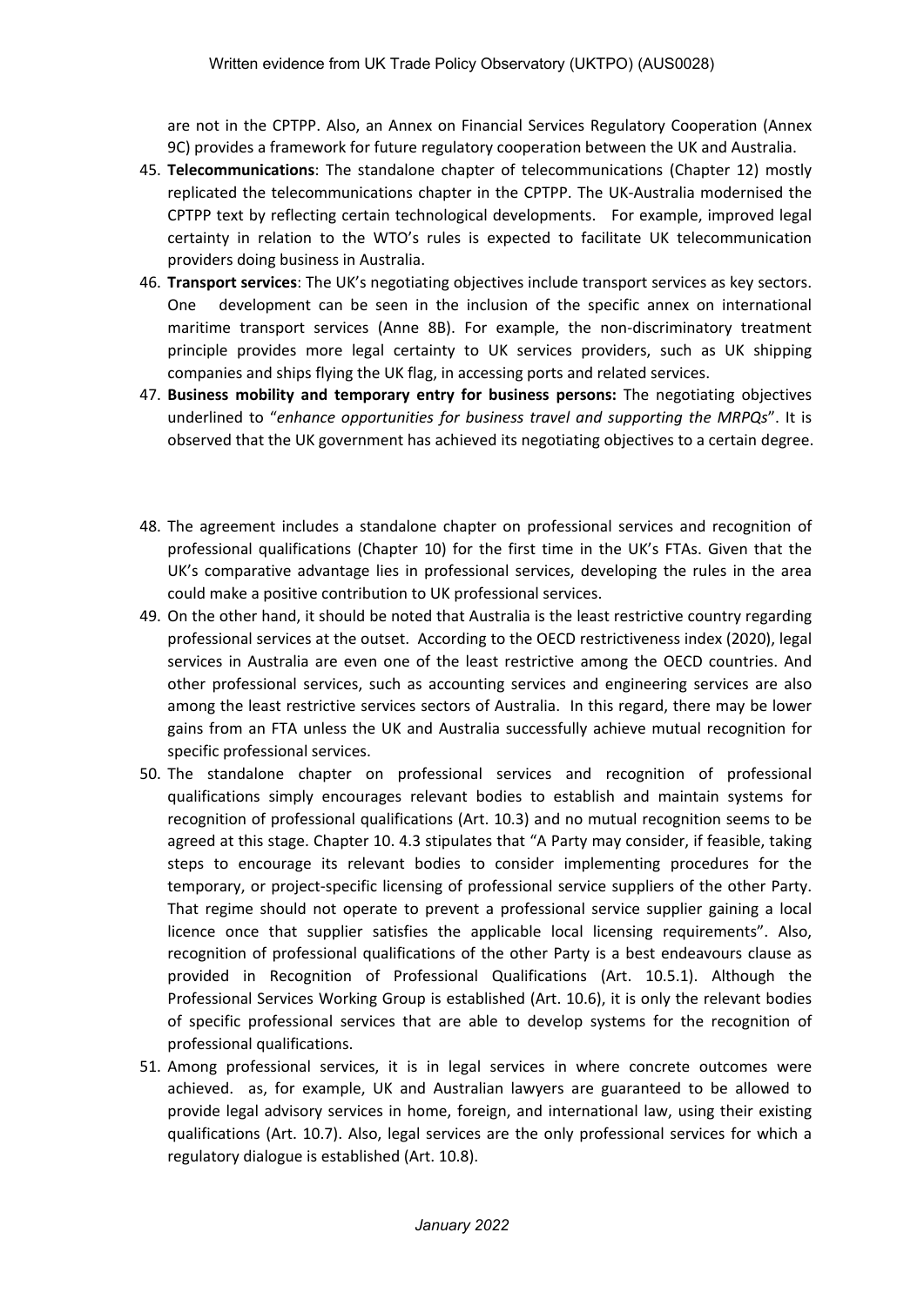### **Liberalisation commitments**

- 52. Commitments for cross-border services trade and investment: The Agreement applies the negative list approach to liberalisation commitments. There are two types of nonconforming measures (Annex I: Schedules of Non-Conforming Measures for Services and Investment and Annex II: Schedules of Non-Conforming Measures for Services and Investment). The first type (Annex I) is existing measures that do not fulfil some or all of the six obligations: national treatment, MFN, market access, local presence (only for crossborder services trade), performance requirements (only for investment), and senior management and boards of directors (only for investment). The second type of nonconforming measures (Annex II) is that a Party "may maintain existing, or adopt new or more restrictive, measures that do not conform with these obligations" (Annex II Explanatory Notes).
- 53. We compared the first type of Australia's non-conforming measures under the UK-Australia FTA with those under the CPTPP. Simply looking at the number of measures listed, the number of Australia's non-conforming measures listed under the UK-Australia FTA is more than triple times of those under the CPTPP, accounting for 47 measures versus 14 measures. This indicates that the degree of Australia's services and investment liberalisation under the UK-Australia appears significantly less than the degree of those under the CPTPP. Although there is an observation that many governments add non-conforming measures for transparency purposes,<sup>10</sup> why Australia listed more non-conforming measures under the UK-Australia FTA in comparison with the CPTPP will need further scrutiny.
- 54. Second, Australia's investment policy is more protective than its services trade policy under the UK-Australia FTA. In the UK-Australia FTA, non-conforming measures which cannot fulfil obligations for investment account for 37 cases while those for cross-border services accounts for 24 cases (note there are duplications since some measures applies to both investment and cross-border services). Under the CPTPP, the number of non-conforming measures for investment and for cross-border services is seven in each case. As noted before, Australia's investment regime is relatively restrictive in comparison with other OECD countries, according to the OECD FDI regulatory restrictiveness index (UK government negotiating objectives, p46).
- 55. As for the level of government that implements non-conforming measures in Australia, most non-conforming measures are at the regional level under the UK-Australia FTA. Among 47 measures listed, 34 measures are at the regional level and 16 measures are at the central level (note that some measures are applied both at the central and regional levels). This indicates that UK business may continue to face trade or investment barriers at the regional government level, as is currently the case. In contrast, most of the non-conforming measures under the CPTPP are at the central level, accounting for 13 measures out of 14 measures (note that one non-conforming measure is applied both at the regional and central level).
- 56. Lastly, most of the non-conforming measures are sector specific. In the case of the UK-Australia FTA, 40 non-conforming measures out of 47 are sector specific. Similarly, 11 nonconforming measures out of 14 are sector specific under the CPTPP. Which sector specific measures would have negative impacts on UK business should be carefully examined.

<sup>&</sup>lt;sup>10</sup> Adlung R. and Mamdouh, H. (2014). How to Design Trade Agreements in Services: Top Down or Bottom-Up?, *Journal of World Trade*, Vol. 28 (2). Pp. 191-218.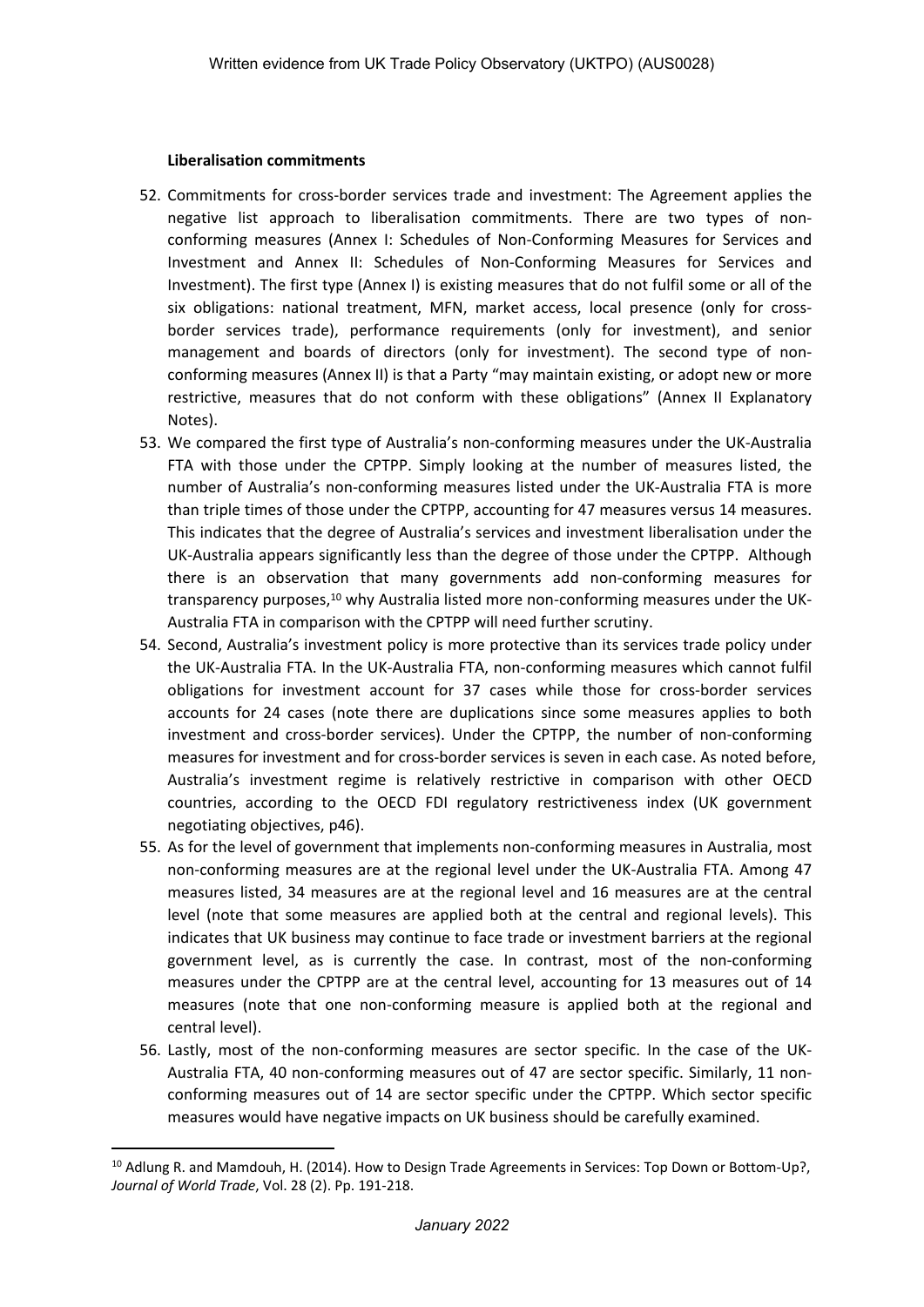- 57. It should be noted that the number of measures does not reflect the degree of restrictiveness. Further analysis would be need for each sector to assess the measures which are applied, what type of obligations are not fulfilled and the substance of measures to understand potential impacts on UK business.
- 58. In short, our preliminary analysis indicates that the UK-Australia FTA has improved rules for services trade in comparison with those under the CPTPP in certain areas. This includes domestic regulatory disciplines regarding cross-border trade, financial services, maritime services and telecommunications. These improvements are expected to provide more legal certainty to business. The Agreement could also facilitate the UK's accession to the CPTPP as it proves that the UK can abide by CPTPP's services trade rules although some potential conflicts are identified in detail. The level of liberalisation commitments indicated that no gains are provided in terms of the six legal obligations relative to the CPTPP. Further analysis would be necessary to examine the impact of liberalisation commitments to business.

# **Digital trade**

#### Negotiating objectives

- i. Shaping the rules for digital trade in a rapidly changing world: Australia has a track record of innovation on *digital trade, having recently agreed the Australia-Singapore Digital Economy Agreement (DEA).12 An FTA with Australia provides the perfect opportunity to reduce barriers to e-commerce and stimulate investment in new technologies.* (*DIT, UK-Australia Free Trade Agreement The UK's Strategic Approach*, p7)
- 59. Australia has a bilateral digital economy agreement with Singapore (Australia-Singapore DEA, hereafter DEA) DEA that underlines innovation, technology and promote free data flow. The coverage of DEA is more comprehensive and its approach is business friendly. The DEA can be seen as a more ambitious agreement in comparison with the e-commerce chapter under the CPTPP. Like the CPTPP, DEA's approach is different from the EU approach to digital trade governance which takes into account public policy objectives to a greater extent. The UK-Australia FTA used the Australia-Singapore DEA as a template and reflected UK's interest based on it. Although the coverage of the UK-Australia digital chapter is narrower than DEA, it covers important policy areas to promote digital trade between the two parties. Furthermore, the Agreement developed some provisions in DEA.
- 60. The UK departed from the EU approach to digital trade governance in the UK-Japan CEPA. In the UK-Australia digital chapter, the UK made a further step by applying the Asia-Pacific style digital trade governance based on the DEA. What is good for business is that free cross-border data flow between the UK and Australia is ensured in accordance with the UK negotiating objectives. However, the technical and legal mechanisms to promote compatibility of different data privacy regimes are not clear. This may endanger UK citizens' trust and the EU's current adequacy decision to the UK.
- 61. **Scope**: While the Australia-Singapore DEA does not set audio-visual services aside as an exception, the UK-Australia FTA does exclude audio-visual services from its scope. This follows the precedents set in the EU-UK TCA and the CEPA agreement between the UK and Japan. The reason for excluding audio-visual services ought to be clarified. We note that the CPTPP, in contrast does include audio-visual services. Also, it should be noted that there are no general exception clauses such as in the Australia-Singapore agreement (Art. 3) which takes the WTO approach (GATT XX and GATS XIV). General exceptions provide the legal base for an FTA signatory to adopt measures necessary to pursue public objectives, such as measures to protect public morals /maintain public order and human, animal or plant life/health under the certain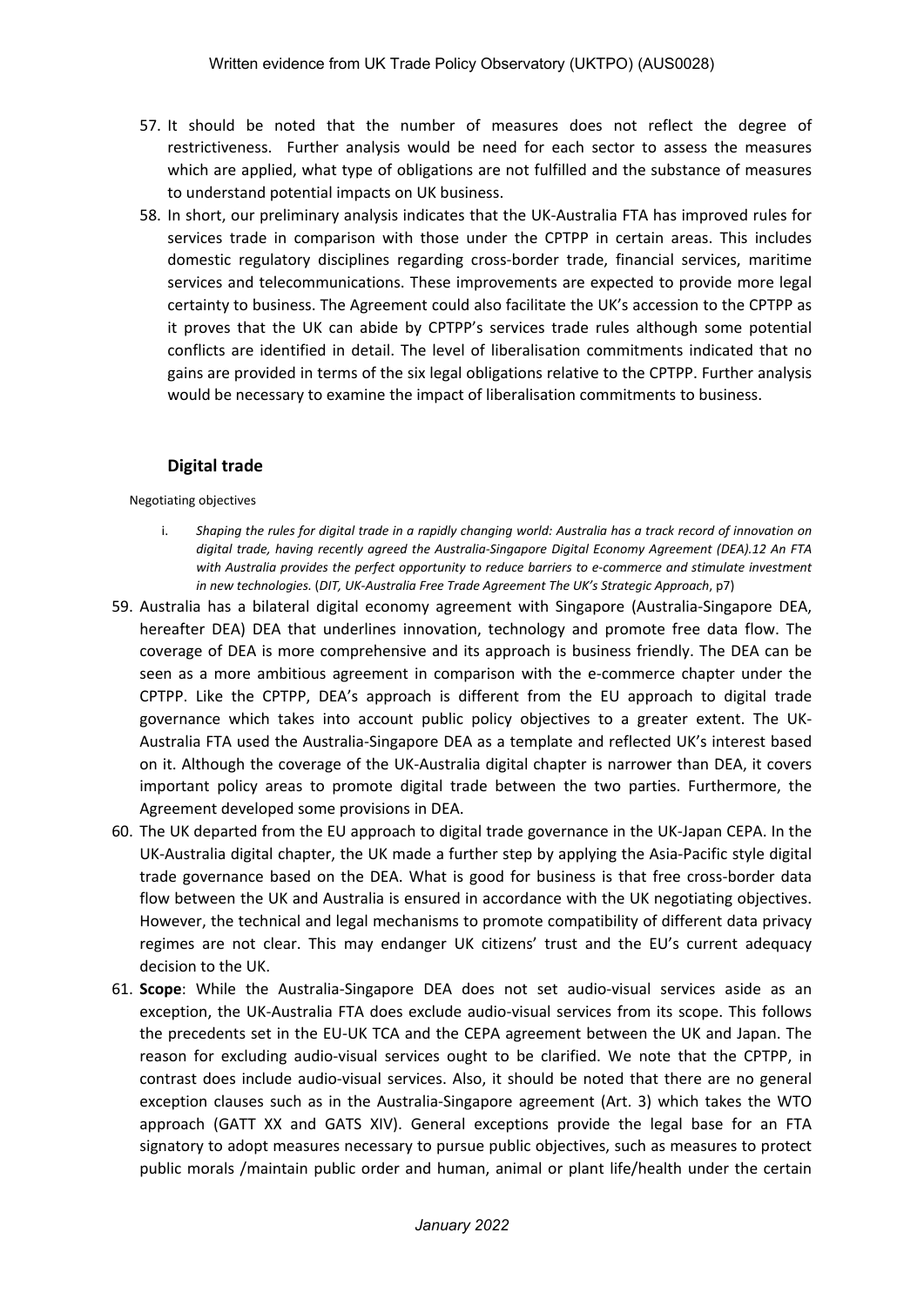conditions. The absence of general exception clauses suggests that the Agreement downgraded/downplayed the rights of governments to pursue public policy objectives.

- 62. **Core principles**: As in the UK negotiating objectives, the imposition of customs duties on electronic transmissions is prohibited. The clauses are based on the DEA. The UK-Australia FTA does not include the provision of non-discriminatory treatment of digital products while DEA does (DEA, Article 6), as does the CPTPP. The UK, on the other hand, has not included nondiscriminatory principle in its digital trade chapter in its previous FTAs, so the absence presumably reflects UK objectives, which align thus with those of the EU in this regard. Since non-discriminatory treatment consists of the core principle of the digital trade chapter in the CPTPP, a rational behind the UK government's position should be clarified in relation to the CPTPP's accession.
- 63. **Provisions that promote electronic authentication and electronic signatures**: The approach taken by UK-Australia is basically similar to the DEA with some developments. The Agreement aims at facilitating business through digital means by including the provisions regarding conclusion of contracts by electronic means (Art. 14.5), electronic authentication and electronic trust services (Art. 14.6), paperless trading (Art. 14.8), and electronic invoicing (14.9). In these areas the provisions appear to have achieved the negotiating objectives.
- 64. **Provisions regarding cross-border data in the digital networked environment:**

The provisions relating to cross-border data transfer, such as digital identities (Art. 14.7), crossborder transfer of information by electronic means (Art. 14.10), ban on data localisation (localisation of computing facilities) (Art. 14.11), and personal information protection (Art. 14.12), are based on the DEA with slight modifications in detail. It may be presumed that the UK government achieved its negotiating objectives by including these provisions that facilitate the free flow of data.

- 65. Since the DEA applies the digital trade governance model that prioritises a market-led digital environment, the UK government's policy shift from the EU style digital governance with its greater focus on public policy raises two issues. First, concerning the balance between economic objectives and public policy objectives. For example, the cross-border transfer of information by electronic means (Art. 14.10) and the ban on data localisation (Art. 14.11) are basically applying the DEA (WTO type) approach towards public policy objectives. This means that public policy space in the provisions relating to data flow provisions in the UK-Australia FTA are narrower than those in the UK-EU TCA and the UK-Japan CEPA. A wide policy discussion on whether this policy direction is good for the UK society as a whole is needed.
- 66. The second issue is that the legal and practical policy mechanisms to protect personal information in Personal information protection (Art. 14.12) is not clear. The provisions slightly modified the relevant DEA provision (Art. 17.2) but do not provide clear safeguard solutions to ensure the protection of UK citizens' data. For example, Art. 14.12. 2 only stipulates that "In the development of its legal framework for the protection of personal information, each Party shall take into account principles and guidelines of relevant international bodies, including collection limitation, data quality, purpose specification, use limitation, security safeguards, transparency, individual participation, and accountability". While the DEA provides references to the APEC Cross-Border Privacy Rules (CBPR) System and the OECD Guidelines Governing the Protection of Privacy and Trans-border Flows of Personal Data to develop such a legal framework, the UK-Australia FTA deleted these references. Relating to this, the note for this provision (footnote 4) stipulates that "For greater certainty, a Party may comply with the obligation in this paragraph by adopting or maintaining measures such as comprehensive privacy, personal information, or personal data protection laws, sector-specific laws covering data protection or privacy, or laws that provide for the enforcement of voluntary undertakings by enterprises relating to data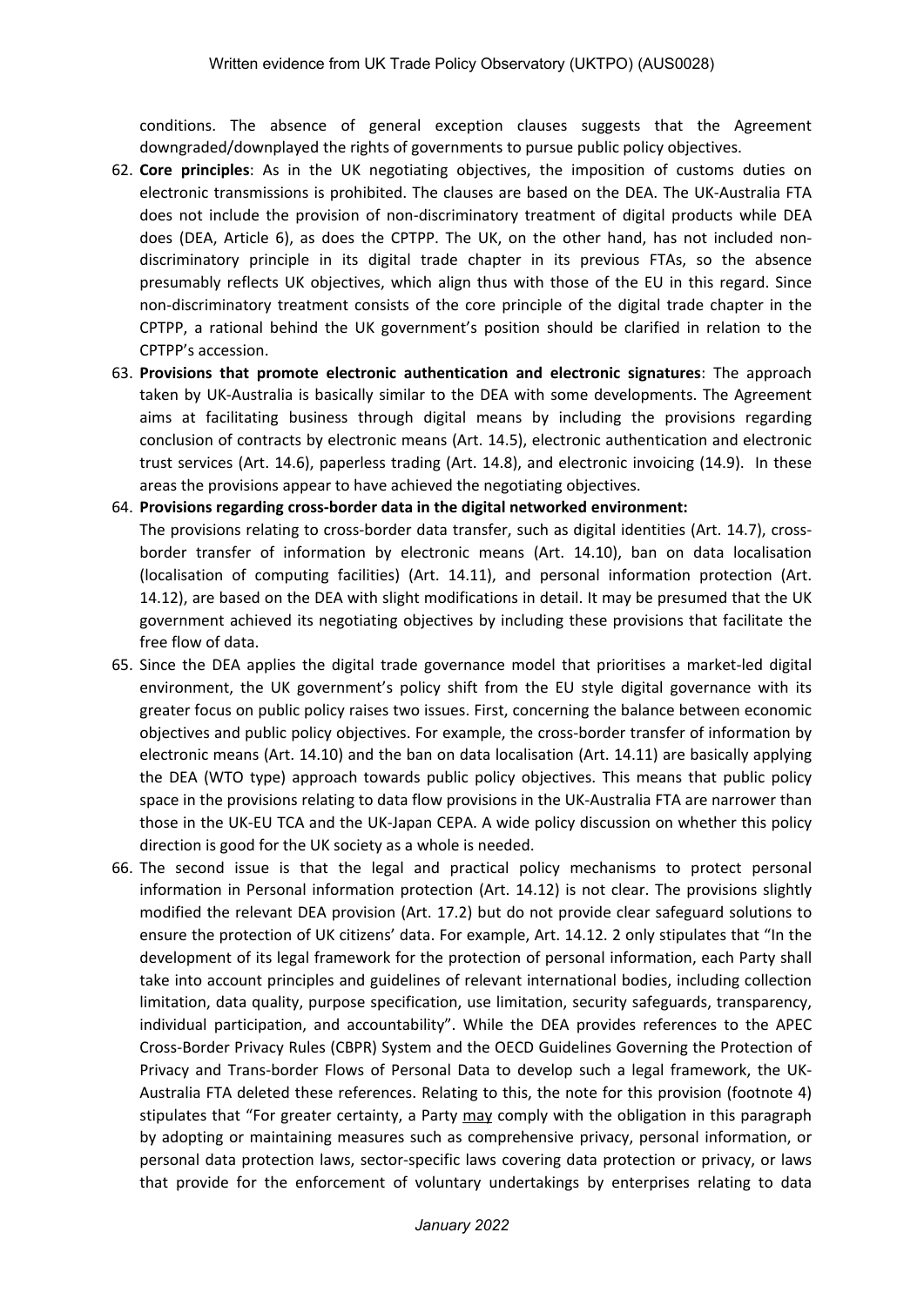protection or privacy". We note that this is just an endeavour clause rather than mandatory one. Furthermore, Art. 14.12.6, which is a copy of DEA, stipulates that "each party shall encourage the development of mechanisms to promote compatibility between the different regimes." The way to promote compatibility is either the recognition of regulatory outcomes (accorded autonomously or by mutual arrangement) or broader international frameworks.

67. The above indicates that the UK does not intend to use the APEC CBPR System, but is not clear from the Agreement whether the UK has established specific technical and legal mechanisms to ensure compatibility. This raises the question whether the two parties agreed legal and technical arrangements outside the FTA like in the EU-Japan's case.<sup>11</sup> Since Australia does not have an adequacy decision from the EU, this may impact on the EU's adequacy decision given to the UK.

<sup>&</sup>lt;sup>11</sup> At the time of the EU-Japan EPA, Japan made a supplementary domestic law for private data comes from the EU (see detail in [The](https://blogs.sussex.ac.uk/uktpo/publications/cepa-lessons-for-the-uks-future-trade-agreements/) [UK-Japan](https://blogs.sussex.ac.uk/uktpo/publications/cepa-lessons-for-the-uks-future-trade-agreements/) [Comprehensive](https://blogs.sussex.ac.uk/uktpo/publications/cepa-lessons-for-the-uks-future-trade-agreements/) [Economic](https://blogs.sussex.ac.uk/uktpo/publications/cepa-lessons-for-the-uks-future-trade-agreements/) [Partnership](https://blogs.sussex.ac.uk/uktpo/publications/cepa-lessons-for-the-uks-future-trade-agreements/) [Agreement:](https://blogs.sussex.ac.uk/uktpo/publications/cepa-lessons-for-the-uks-future-trade-agreements/) [Lessons](https://blogs.sussex.ac.uk/uktpo/publications/cepa-lessons-for-the-uks-future-trade-agreements/) [for](https://blogs.sussex.ac.uk/uktpo/publications/cepa-lessons-for-the-uks-future-trade-agreements/) [the](https://blogs.sussex.ac.uk/uktpo/publications/cepa-lessons-for-the-uks-future-trade-agreements/) [UK's](https://blogs.sussex.ac.uk/uktpo/publications/cepa-lessons-for-the-uks-future-trade-agreements/) [future](https://blogs.sussex.ac.uk/uktpo/publications/cepa-lessons-for-the-uks-future-trade-agreements/) [trade](https://blogs.sussex.ac.uk/uktpo/publications/cepa-lessons-for-the-uks-future-trade-agreements/) [agreements](https://blogs.sussex.ac.uk/uktpo/publications/cepa-lessons-for-the-uks-future-trade-agreements/) [«](https://blogs.sussex.ac.uk/uktpo/publications/cepa-lessons-for-the-uks-future-trade-agreements/) [UK](https://blogs.sussex.ac.uk/uktpo/publications/cepa-lessons-for-the-uks-future-trade-agreements/) [Trade](https://blogs.sussex.ac.uk/uktpo/publications/cepa-lessons-for-the-uks-future-trade-agreements/) [Policy](https://blogs.sussex.ac.uk/uktpo/publications/cepa-lessons-for-the-uks-future-trade-agreements/) [Observatory](https://blogs.sussex.ac.uk/uktpo/publications/cepa-lessons-for-the-uks-future-trade-agreements/) [\(sussex.ac.uk\)](https://blogs.sussex.ac.uk/uktpo/publications/cepa-lessons-for-the-uks-future-trade-agreements/)).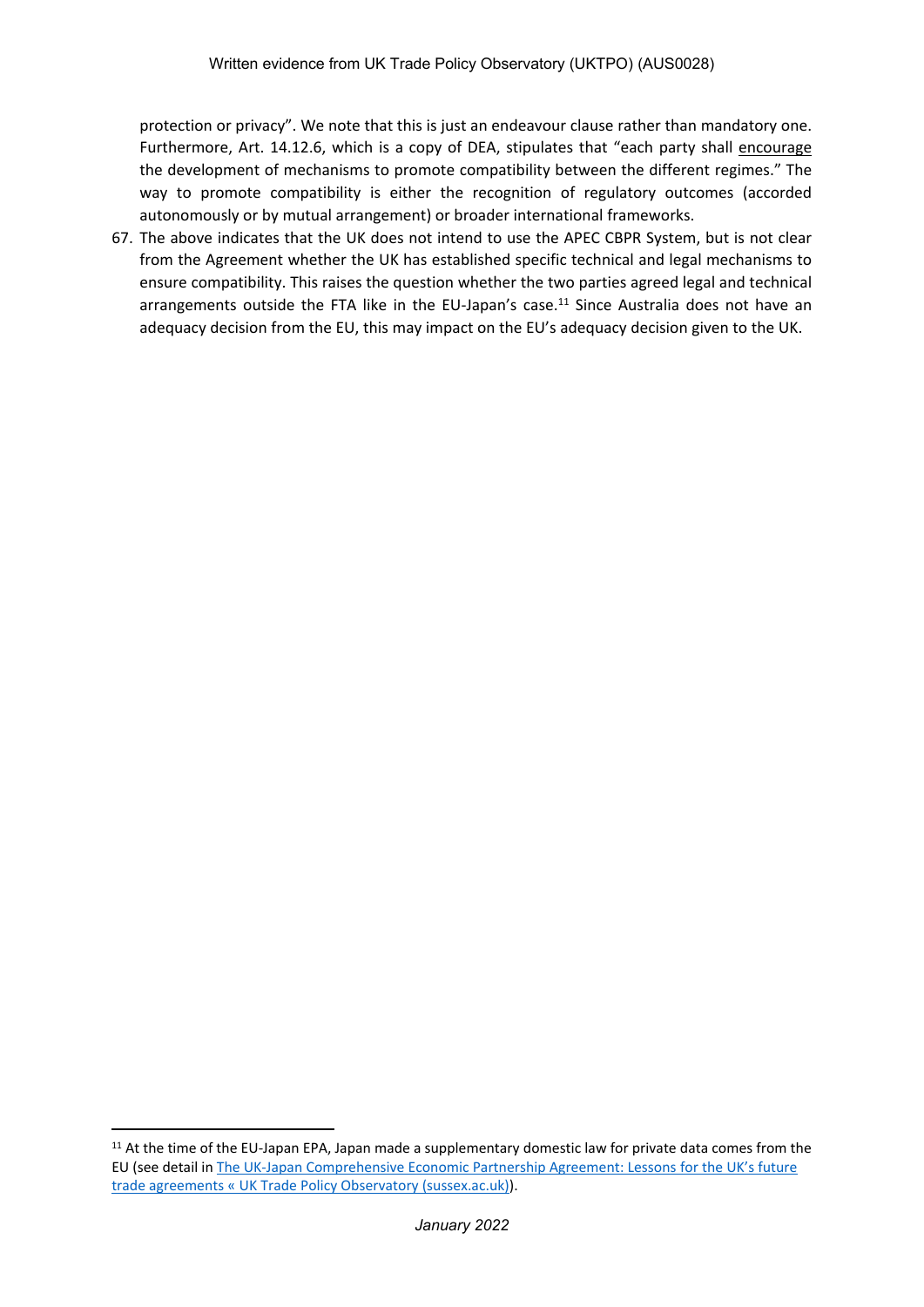# **Environment, SPS and Animal welfare**

- 68. **How good a deal is the UK-Australia FTA for the UK? To what extent has the Government achieved its stated negotiating objectives?**
- 69. **To what extent has the Government achieved its stated negotiating objectives?**

#### *Negotiating objectives:*

*Sanitary and Phyto-Sanitary standards:*

- i. *Uphold the UK's high levels of public, animal, and plant health, including food safety.*
- ii. *Enhance access for UK agri-food goods to the Australian market by seeking commitments to improve the timeliness and transparency of approval processes for UK goods.<sup>12</sup>*

#### *Sustainability:*

- i. *Seek sustainability provisions, including on environment and climate change, that meet the ambition of both parties on these issues.*
- ii. *Ensure parties reaffirm their commitment to international standards on the environment, climate change and labour.*
- iii. Ensure parties do not waive or fail to enforce their domestic environmental or labour protections in ways that *create an artificial competitive advantage.*
- iv. Include measures which allow the UK to maintain the integrity, and provide meaningful protection, of the UK's *world-leading environmental and labour standards.*
- v. *Secure provisions that support and help further the Government's ambition on climate change and achieving Net Zero carbon emissions by 2050.<sup>13</sup>*
- 70. In addition to its negotiating objectives, the UK has an overarching legislative commitment to 'maintaining statutory levels of protection in the areas of the protection of human, animal or plant life or health, animal welfare and environmental protection.<sup>14</sup> In respect of food standards, the Agriculture Act 2020 requires the Secretary of State to lay a report before Parliament as to how far a trade agreement is 'consistent with the maintenance of UK levels of statutory protection in relation to human, animal or plant life or health, animal welfare and the environment.'<sup>15</sup> The Government is also required to request advice from the Trade and Agriculture Commission on whether a trade agreement could result in a change to the UK's statutory protections in relation to animal and plant health standards, animal welfare standards and environmental standards for agricultural products.<sup>16</sup> Notably this requirement is for ex-post scrutiny and does not include food safety.
- 71. Both the UK's more detailed impact assessment of the Agreement<sup>17</sup> and the independent Sustainability Impact Assessment conducted for the EU-Australia negotiations<sup>18</sup>, identify an intersection between trade liberalisation in the agriculture sector, specifically the beef and

<sup>12</sup> DIT, [UK-Australia](https://www.gov.uk/government/publications/uks-approach-to-negotiating-a-free-trade-agreement-with-australia) [Free](https://www.gov.uk/government/publications/uks-approach-to-negotiating-a-free-trade-agreement-with-australia) [Trade](https://www.gov.uk/government/publications/uks-approach-to-negotiating-a-free-trade-agreement-with-australia) [Agreement:](https://www.gov.uk/government/publications/uks-approach-to-negotiating-a-free-trade-agreement-with-australia) [The](https://www.gov.uk/government/publications/uks-approach-to-negotiating-a-free-trade-agreement-with-australia) [UK's](https://www.gov.uk/government/publications/uks-approach-to-negotiating-a-free-trade-agreement-with-australia) [Strategic](https://www.gov.uk/government/publications/uks-approach-to-negotiating-a-free-trade-agreement-with-australia) [Approach](https://www.gov.uk/government/publications/uks-approach-to-negotiating-a-free-trade-agreement-with-australia) (2019), p9.

<sup>13</sup> Ibid, p12.

<sup>&</sup>lt;sup>14</sup> As well as employment and labour, data protection and the protection of children and vulnerable adults online. Trade Act 2021, s 2.

<sup>&</sup>lt;sup>15</sup> Agriculture Act 2020, s 42. This section does not apply to trade agreements with EU states, those negotiated before 'EU exit day' and where negotiations are concluded by 31 December 2022. <sup>16</sup> Agriculture Act 2020, s 42 (as amended by the Trade Act 2021, s 9).

<sup>&</sup>lt;sup>17</sup> DIT, [Impact](https://www.gov.uk/government/publications/uk-australia-fta-impact-assessment) [assessment](https://www.gov.uk/government/publications/uk-australia-fta-impact-assessment) [of](https://www.gov.uk/government/publications/uk-australia-fta-impact-assessment) [the](https://www.gov.uk/government/publications/uk-australia-fta-impact-assessment) [Free](https://www.gov.uk/government/publications/uk-australia-fta-impact-assessment) [Trade](https://www.gov.uk/government/publications/uk-australia-fta-impact-assessment) [Agreement](https://www.gov.uk/government/publications/uk-australia-fta-impact-assessment) [between](https://www.gov.uk/government/publications/uk-australia-fta-impact-assessment) the [United](https://www.gov.uk/government/publications/uk-australia-fta-impact-assessment) [Kingdom](https://www.gov.uk/government/publications/uk-australia-fta-impact-assessment) of [Great](https://www.gov.uk/government/publications/uk-australia-fta-impact-assessment) [Britain](https://www.gov.uk/government/publications/uk-australia-fta-impact-assessment) [and](https://www.gov.uk/government/publications/uk-australia-fta-impact-assessment) [Northern](https://www.gov.uk/government/publications/uk-australia-fta-impact-assessment) [Ireland](https://www.gov.uk/government/publications/uk-australia-fta-impact-assessment) [and](https://www.gov.uk/government/publications/uk-australia-fta-impact-assessment) [Australia](https://www.gov.uk/government/publications/uk-australia-fta-impact-assessment) (Dec 2021), p47.

<sup>&</sup>lt;sup>18</sup> European Commission, [Trade](https://trade.ec.europa.eu/doclib/press/index.cfm?id=1865) [Sustainability](https://trade.ec.europa.eu/doclib/press/index.cfm?id=1865) [Impact](https://trade.ec.europa.eu/doclib/press/index.cfm?id=1865) [Assessment](https://trade.ec.europa.eu/doclib/press/index.cfm?id=1865) [in](https://trade.ec.europa.eu/doclib/press/index.cfm?id=1865) [support](https://trade.ec.europa.eu/doclib/press/index.cfm?id=1865) [of](https://trade.ec.europa.eu/doclib/press/index.cfm?id=1865) [FTA](https://trade.ec.europa.eu/doclib/press/index.cfm?id=1865) [negotiations](https://trade.ec.europa.eu/doclib/press/index.cfm?id=1865) [between](https://trade.ec.europa.eu/doclib/press/index.cfm?id=1865) [the](https://trade.ec.europa.eu/doclib/press/index.cfm?id=1865) [European](https://trade.ec.europa.eu/doclib/press/index.cfm?id=1865) [Union](https://trade.ec.europa.eu/doclib/press/index.cfm?id=1865) [and](https://trade.ec.europa.eu/doclib/press/index.cfm?id=1865) [Australia](https://trade.ec.europa.eu/doclib/press/index.cfm?id=1865) (Mar 2020), p89.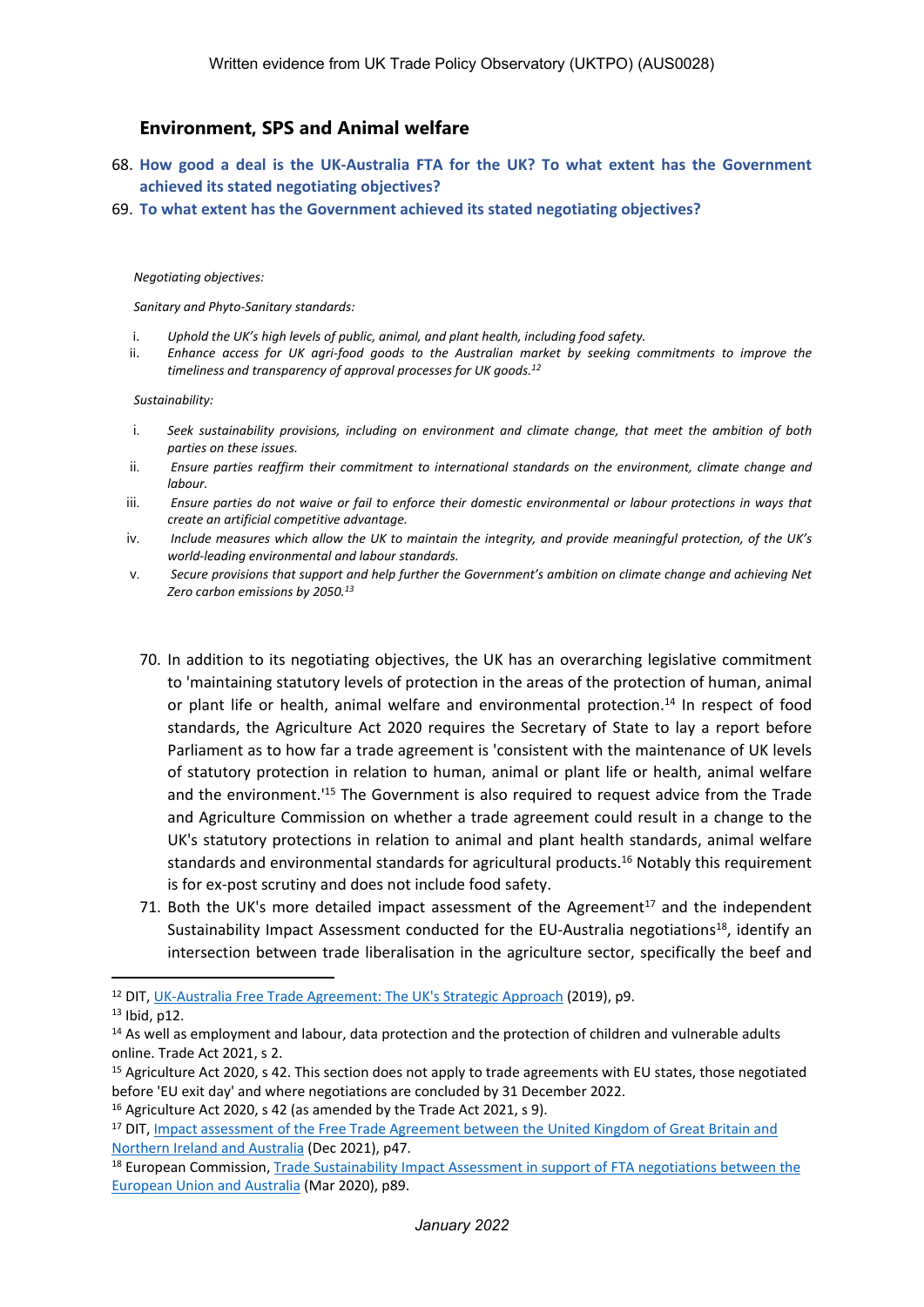sheep meat sectors, and environmental protection. As the risk assessment reports set out, increased trade in these sectors may:

- i. increase Australia's GHG and other emissions these sectors already constitute a large share of Australia's emissions
- ii. increase land clearing one of the most important biodiversity and climate change issues in Australia
- iii. increase transport sector emissions due to the large distance between Australia and the UK
- iv. risk carbon leakage Australia does not currently operate a carbon pricing mechanism.
	- 72. The latter two points would also apply to other sectors.

### **Environment (Chapter 22)**

- 73. Like many trade agreements today, the Environment Chapter is wide-ranging it its coverage and includes provisions on climate change, environmental goods and services, circular economy, ozone depleting substances, air quality, ship pollution, marine litter, marine wild capture fishing, sustainable forest management, biodiversity, alien invasive species, illegal wildlife trade, corporate social responsibility. Echoing the CPTPP (CPTPP, Art 20.3), the FTA includes obligations to uphold 'high' and improving levels of protection and prohibits Parties from failing to effectively enforce domestic environmental law in a manner affecting trade or investment between them (non-regression/non-derogation). Each Party affirms its commitment to implement the the international environmental agreements to which they are party (Art 22.4.1) and 'emphasises the need to enhance the mutual supportiveness between trade and environmental law and policies' (Art 22.4.2).
- 74. With some differences in wording, most commitments are aspirational, the focus being on cooperation (See Table 1). Notably, there are stronger commitments to taking measures to control ozone depleting substances (Art 22.8), prevent ship pollution (Art 22.10) and establish a fisheries management system to regulate marine wild capture fishing (Art 22.12). Provision for 'cooperation frameworks' is foreseen in relation to certain areas only, including climate change, circular economy, ozone protection, air quality, ship pollution and biodiversity. For each area, a non-binding and non-exhaustive list of potential areas for cooperation is given. It is unclear how cooperation will take place: commitments are vague, no specific mechanisms are provided for, public participation is not mandatory, and implementation is subject to the availability of funds (Art 22.20). The effectiveness of these Cooperation Frameworks will therefore be borne out in their implementation.
- 75. An Environmental Working Group is foreseen to oversee implementation of this Chapter and to coordinate with other committees (Art 22.21). A bespoke dispute mechanism for this Chapter comprises Environment Consultations, Joint Committee Consultations and Ministerial Consultations (Arts 22.23-22.26). Should Parties fail to resolve a matter under these mechanisms, the requesting party may request consultations (Art 30.7) or a panel (Art 30.8) under the main dispute mechanism.

#### **SPS measures (Chapter 5) and Animal welfare (Chapter 25)**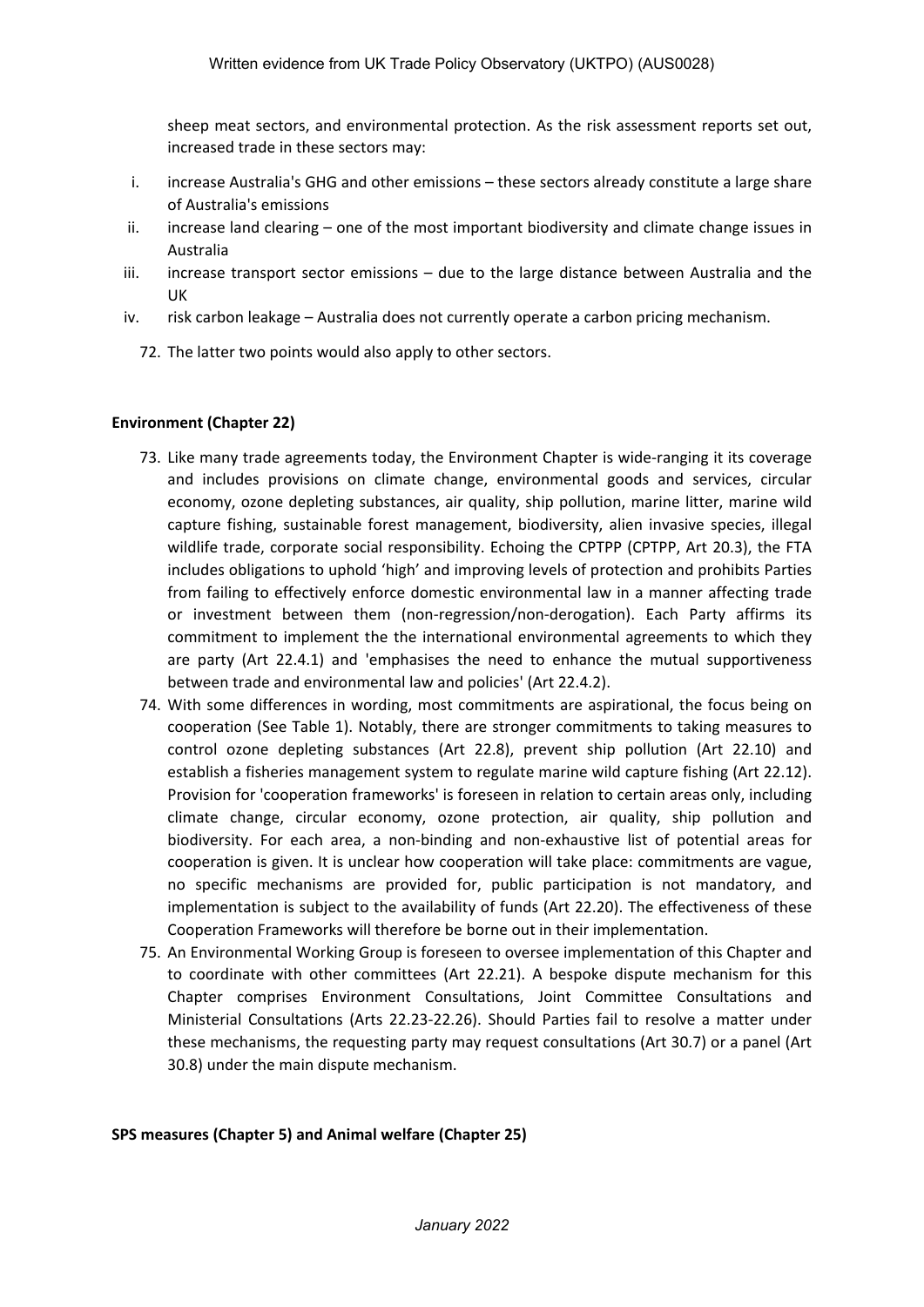- 76. Food standards are a significant political issue in the UK.<sup>19</sup> The Agreement provides for tarifffree imports of Australian agricultural products to be phased in over a number of years; beef quotas, for example, are applied for the first 15 years and are much higher than current import levels.
- 77. Sanitary and phytosanitary (SPS) objectives here aim to protect human, animal and plant life and health in respective territories while facilitating trade, ensure SPS measures do not create unjustified barriers to trade, reinforce and build on the implementation of the SPS Agreement and promote greater transparency in this area (Art 6.2). The Parties affirm their rights and obligations under the SPS Agreement (Art 6.4). SPS measures are to be based on 'scientific principles' and 'risk assessment in accordance with Article 5 and other relevant provisions of the SPS Agreement, taking into account risk assessment techniques developed by the relevant international organisations' (Art 6.5). This contrasts to the CPTPP, which requires that measures are based on 'objective scientific evidence that is rationally related to the measures.<sup>120</sup> Thus there is no explicit reference to the more restrictive precautionary approach to SPS measures currently applied by the UK, only to the more limited WTO version of the principle.
- 78. The EU-UK trade agreement did not provide for a mechanism assessing equivalence of agricultural product or process standards. Here there is provision for the recognition of equivalence of SPS measures (Art 6.7). Each Party, in determining equivalence 'shall consider the relevant international standards, guidelines and recommendations' and the exporting Party 'shall objectively demonstrate that its measures achieve the appropriate level of protection.' The final determination of equivalence rests with the importing Party and Parties may consider establishing a procedure for the recognition of equivalence. WTO rules allow for state discretion to meet human, animal and plant life and health objectives, such exceptions are not provided for in the Agreement text but are noted in the explanatory memorandum.
- 79. This Chapter establishes a Committee on SPS Measures, composed of government representatives, to monitor implementation, deal with SPS issues and recommend mutually agreed proposals for amendments to this Chapter to the Joint Committee; a Party may refer any SPS issue to the SPS Committee (Art 6.6). Dispute settlement does not apply to this Chapter (Art 6.18). This suggests a generally low level of priority given to the chapter. It contrasts with the application of CPTPP dispute settlement to its SPS chapter, although the provision for objective and rational scientific assessment is excluded (CPTPP, Art 7.18).
- 80. This is the first time an Australian trade agreement has a separate animal welfare chapter; a chapter on animal welfare is not included in CPTPP. It is recognised that 'animals are sentient beings' and there is a 'connection between improved welfare of farmed animals and sustainable food production systems' (Art 25.1). A non-regression clause on animal welfare standards is provided for via a recognition that Parties will endeavour to ensure high levels of animal welfare protection, and uphold existing domestic protections. The Parties' right to regulate is preserved.
- 81. A Joint Working Group on Animal Welfare is established (Art 25.2) and the Committee on Cooperation shall consider issues arising relating to the Animal Welfare Chapter (Art 27.4).

<sup>19</sup> D Webb, [UK-Australia](https://commonslibrary.parliament.uk/research-briefings/cbp-9204/) [free](https://commonslibrary.parliament.uk/research-briefings/cbp-9204/) [trade](https://commonslibrary.parliament.uk/research-briefings/cbp-9204/) [agreement](https://commonslibrary.parliament.uk/research-briefings/cbp-9204/) (Commons Library Briefing Paper No 9204, Dec 2021).

<sup>&</sup>lt;sup>20</sup> "Each Party shall ensure that its sanitary and phytosanitary measures either conform to the relevant international standards, guidelines or recommendations or, if its sanitary and phytosanitary measures do not conform to international standards, guidelines or recommendations, that they are based on documented and objective scientific evidence that is rationally related to the measures, while recognising the Parties' obligations regarding assessment of risk under Article 5 of the SPS Agreement." CPTPP, Art 7.9.2.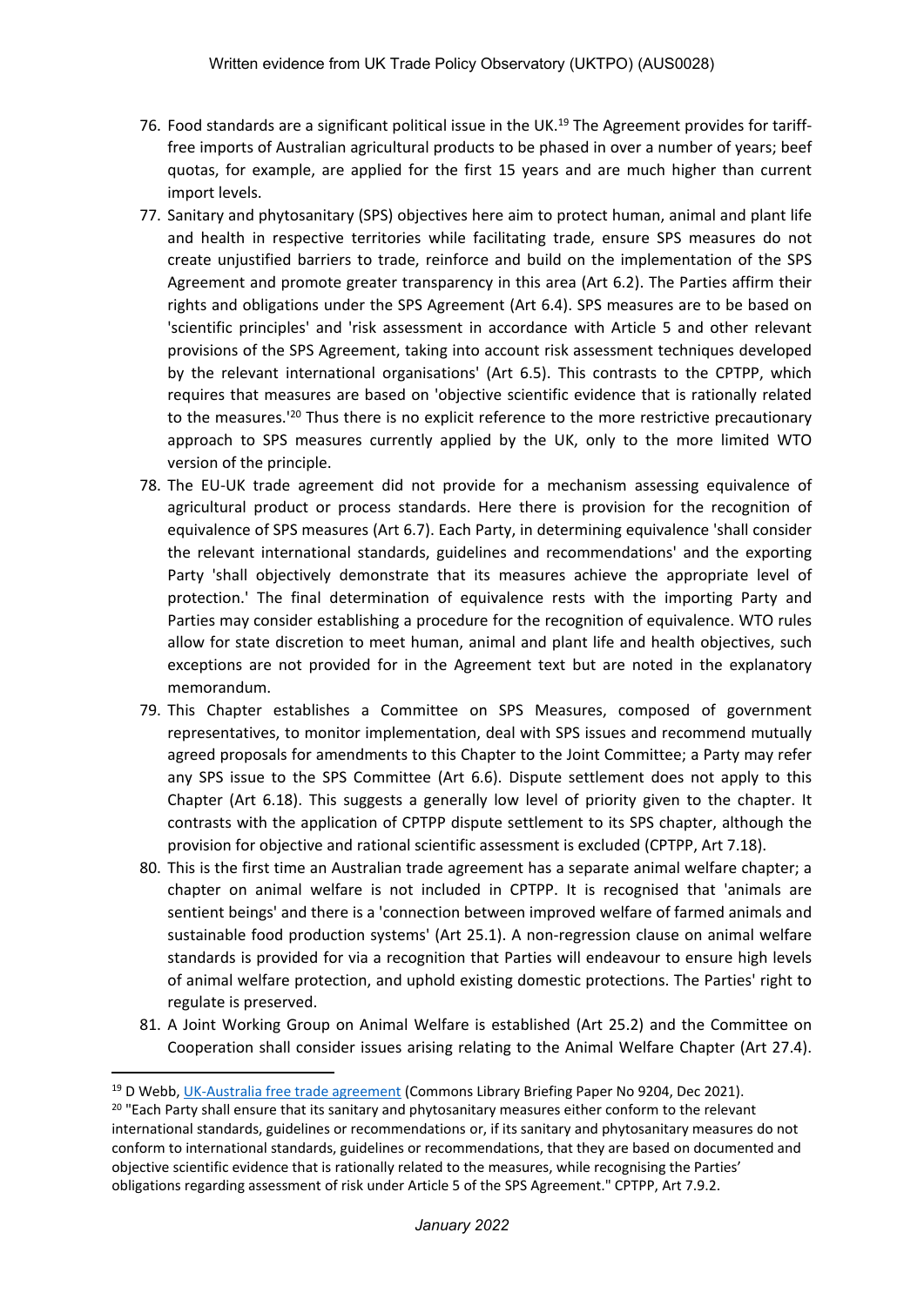This Committee is composed of government representatives and will review and monitor the implementation of the areas of cooperation provided for in the Agreement, specifically in relation to the environment and antimicrobial resistance, inter alia (Art 27.2). The Committee shall facilitate information exchange and invite contributions from experts, stakeholders, non-governmental organisations or civil society 'as appropriate' (Art 27.2). The Committee may make recommendations or refer matters to the Joint Committee, but the dispute settlement provisions are not applicable to matters arising under this Chapter (Art 27.6). As such, the effectiveness of cooperation mechanisms will be borne out in practice.

### i. **What lessons and inferences for other current and future negotiations can be drawn from how the Government approached, and what it secured in, the FTA with Australia?**

82. While the role of trade in enhancing international cooperation is well recognised, levels of environmental protection, animal welfare and food standards would arguably be better implemented via more binding, specific and enforceable provisions in trade agreements. For example, ambition to strengthen standards of environmental protection, animal welfare and food standards could be included as overarching principles in the preamble in future UK trade agreements. Clearer provision for how far standards should be maintained, harmonised or strengthened for specific areas would provide clarity on ambition. Commitments to implementation of domestic and international environmental targets and food standards could be strengthened by more binding language, tariff conditionality for certain products, procedural guarantees and adequate institutional support for cooperation. Mechanisms for dispute settlement and non-compliance should provide opportunity for public consultation and public complaints mechanisms.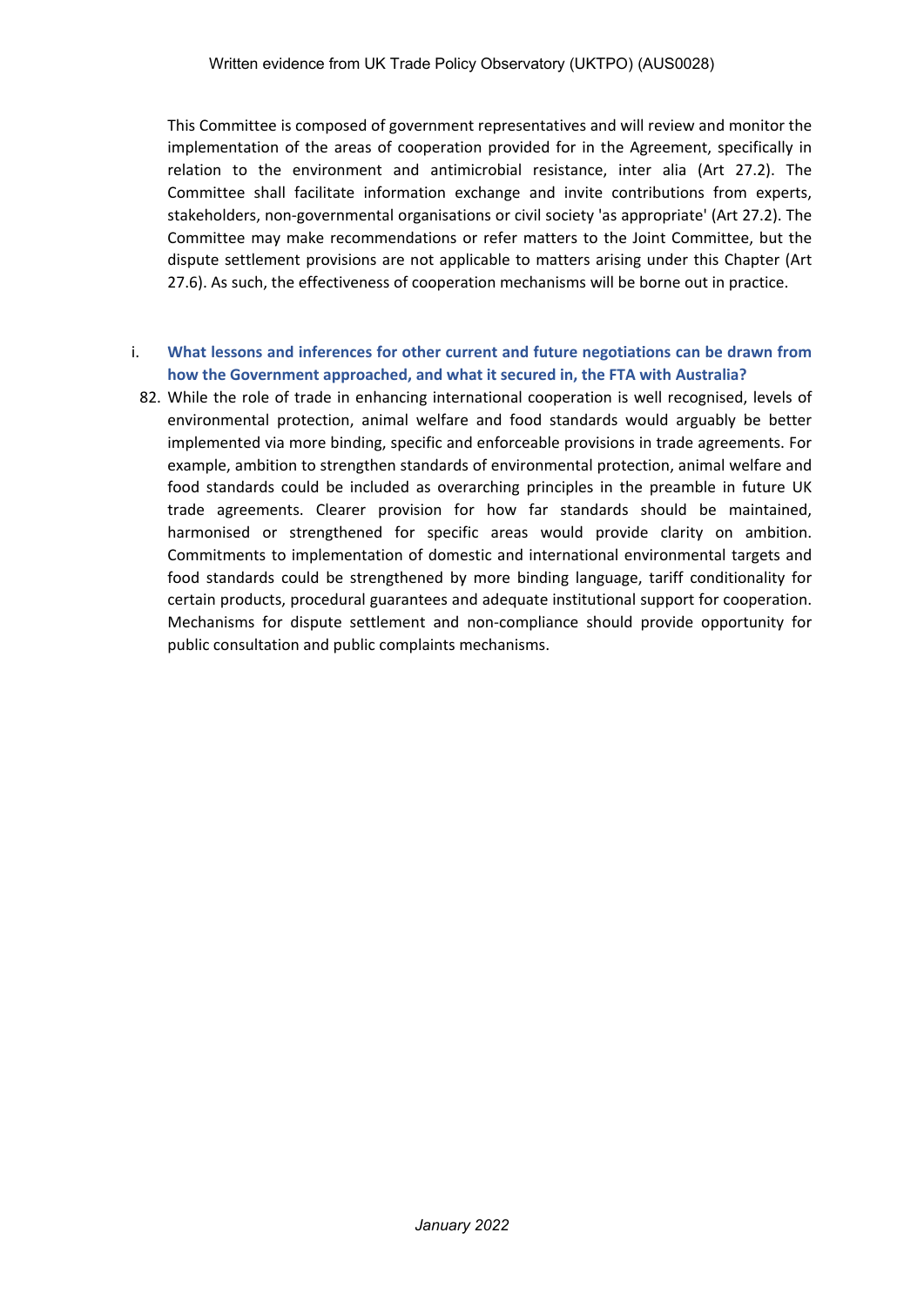# **Appendices**

**Table 1: Results from DIT's estimates**:

| Results by Sector, % change GVA              | <b>Scoping Assessment</b> | <b>Impact Assessment</b> |
|----------------------------------------------|---------------------------|--------------------------|
| Agriculture                                  | Below -0.05% (-)          | $-0.70%$                 |
| Bev and tobacco products                     | $0.05$ to <0.5% (+)       | 0.10%                    |
| Processed foods                              | $0.05$ to <0.5% (+)       | 0.14%                    |
| Semi-processed foods                         | Below -0.05% (-)          | $-2.65%$                 |
| Chemical, rubber, plastic products           | $0.05$ to <0.5% (+)       | 0.16%                    |
| Electronic equipment                         | $0.05$ to <0.5% (+)       | 0.04%                    |
| Energy                                       | $0.05$ to <0.5% (+)       | 0.40%                    |
| Manufactures of materials                    | $0.05$ to <0.5% (+)       | 0.23%                    |
| Motor vehicles and parts                     | $0.05$ to <0.5% (+)       | 1.16%                    |
| Other machinery and equipment                | $0.05$ to <0.5% (+)       | 0.59%                    |
| <b>Other Manufacturing</b>                   | $0.05$ to <0.5% (+)       | $-0.03%$                 |
| Other transport equipment                    | $0.05$ to <0.5% (+)       | 0.20%                    |
| Paper and printing products                  | $0.05$ to <0.5% (+)       | 0.20%                    |
| Textiles, leather and wearing apparel        | $0.05$ to <0.5% (+)       | 0.19%                    |
| <b>Business services</b>                     | $0.05$ to <0.5% (+)       | 0.07%                    |
| Communications                               | $0.05$ to <0.5% (+)       | 0.07%                    |
| Construction                                 | $0.05$ to <0.5% (+)       | 0.12%                    |
| <b>Financial services</b>                    | $0.05$ to <0.5% (+)       | 0.06%                    |
| Insurance                                    | $0.05$ to <0.5% (+)       | 0.07%                    |
| Other services (transport, water, dwellings) | $0.05$ to <0.5% (+)       | 0.08%                    |
| Personal services                            | $0.05$ to <0.5% (+)       | 0.09%                    |
| <b>Public services</b>                       | $0.05$ to <0.5% (+)       | 0.08%                    |
| Wholesale and retail trade                   | $0.05$ to <0.5% (+)       | 0.12%                    |

### **Table 2: UKTPO simulated impacts:**

UK Top and bottom 10 sectors by simulated output changes (%)

| Top 10     |                                                      |      |
|------------|------------------------------------------------------|------|
| ISIC4 Code | <b>ISIC4 Name</b>                                    | %    |
| 2431       | Casting of iron and steel                            | 0.85 |
| 2732-2733  | Manuf, of other electronic                           | 0.75 |
| 2740       | Manuf. of electric lighting equipment                | 0.41 |
| 33         | Air transport                                        | 0.40 |
| 2394       | Manuf. of cement, lime and plaster                   | 0.40 |
| 1101       | Distilling, rectifying and blending of spirits       | 0.39 |
| 2399       | Manuf. of other non-metallic mineral products n.e.c. | 0.37 |
| 1394       | Manuf. of cordage, rope, twine and netting           | 0.36 |
| 3212       | Manuf. of imitation jewellery and related articles   | 0.36 |
| 2816-2817  | Manuf. of lifting and handling equipment             | 0.33 |
|            |                                                      |      |
| Bottom 10  |                                                      |      |
| ISIC4 Code | <b>ISIC4 Name</b>                                    | %    |